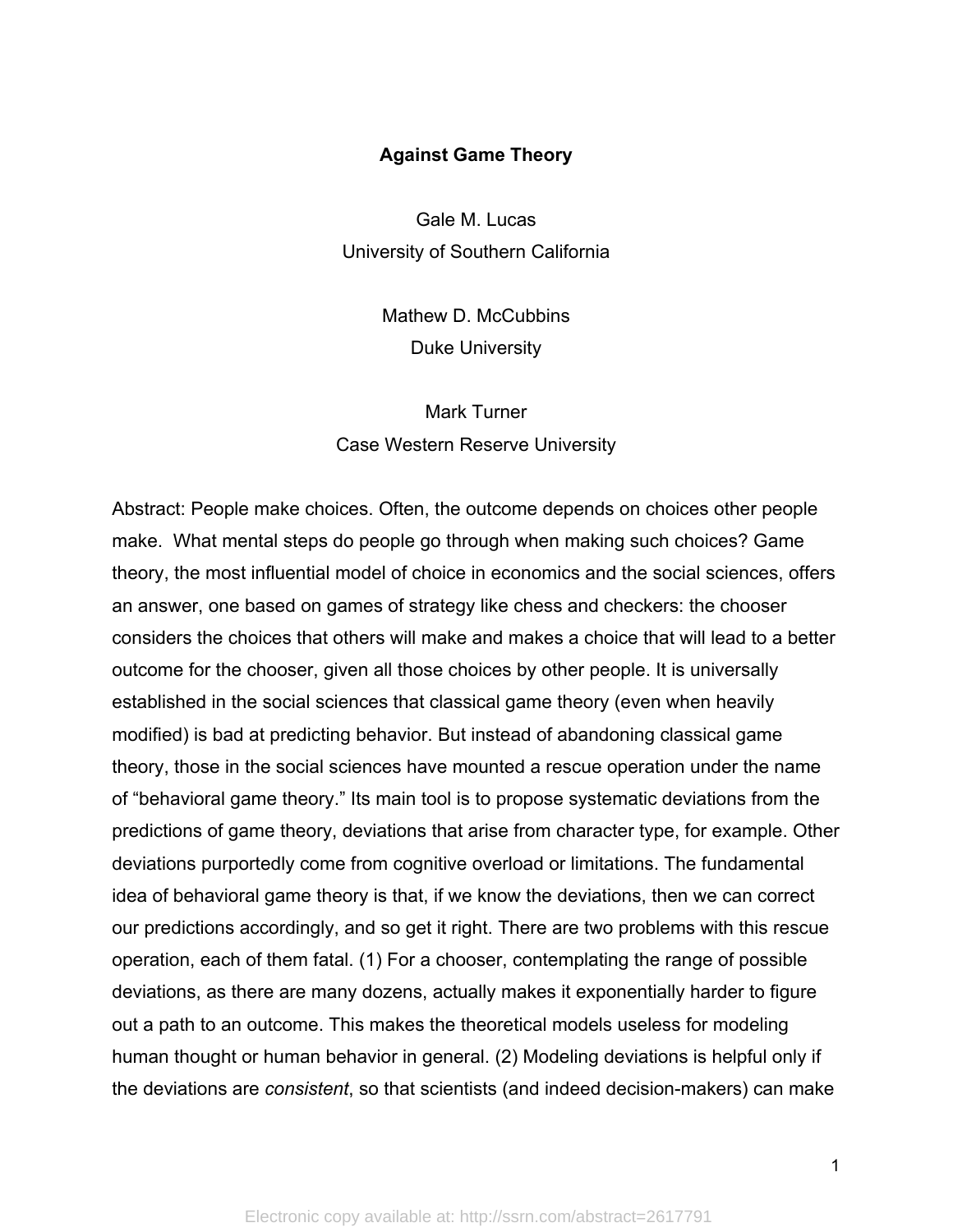predictions about future choices on the basis of past choices. But the deviations are not consistent. In general, deviations from classical models are not consistent for any individual from one task to the next or between individuals for the same task. In addition, people's beliefs are in general not consistent with their choices. Accordingly, all hope is hollow that we can construct a general behavioral game theory. What can replace it? We survey some of the emerging candidates.

**Keywords**: Biases, Game Theory, General Equilibrium Theory, Behavioral Game Theory, Social Dilemmas, Experimental Economics, Heuristics, Bounded Rationality, Learning in Games.

**Disciplines**: Economics, Political Science, Cognitive Science, Psychology, Organizational Behavior, Computer Science.

# **Against Game Theory**

## **Introduction**

Scholars employ game theory to model interdependent decision-making in bargaining, constitutional law, democratic stability, standard setting, gender roles, social movements, communication, markets, voting, coalition formation, resource allocation, war, and many other domains. For a review, with citations, see (Lucas, McCubbins, & Turner 2013).

Game theory has been widely discredited: many studies have demonstrated game theory's mispredictions. People seem to be highly sensitive to frame or context and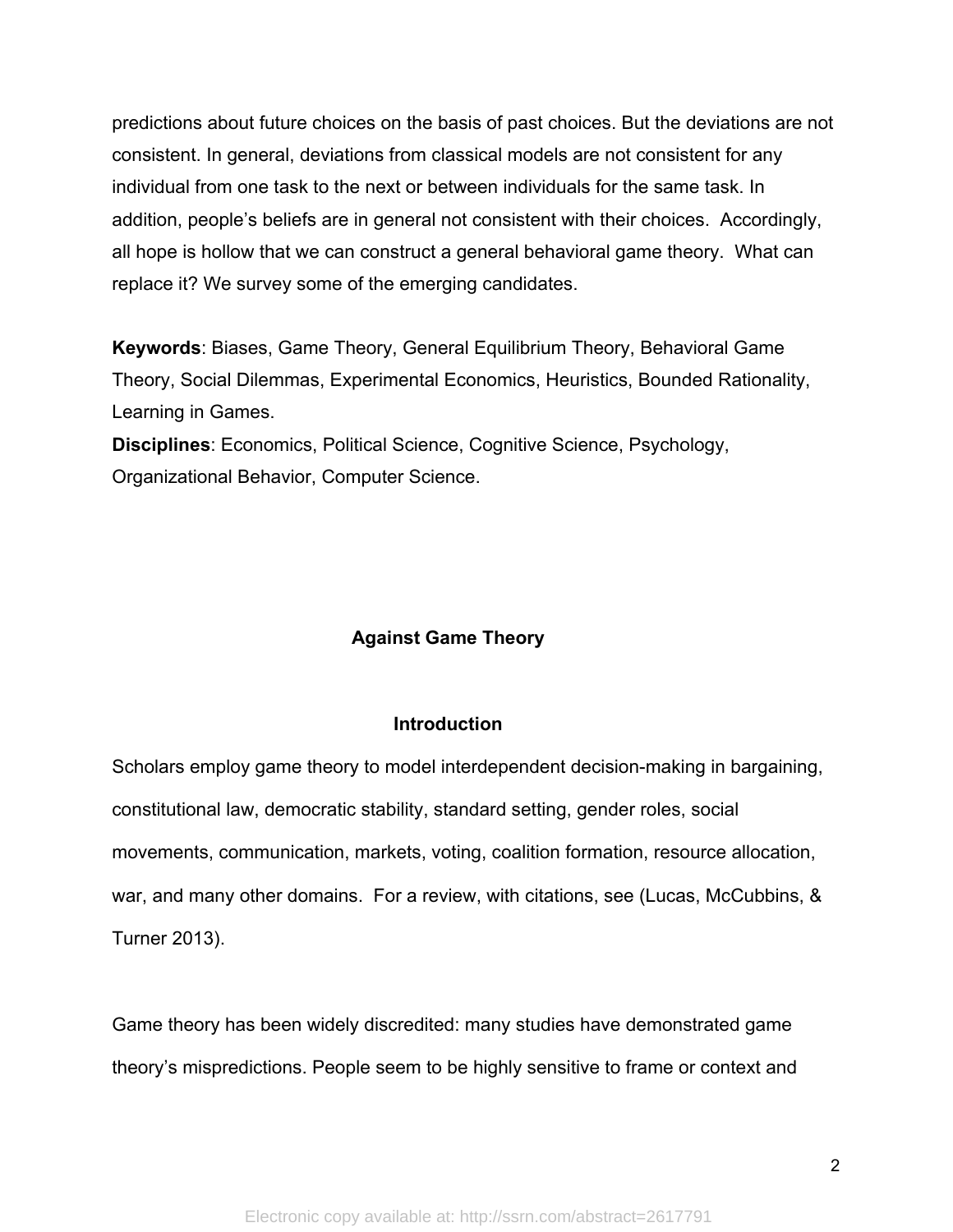biased in their strategies. They follow heuristic decision-making. They are limited in their ability to reason and learn. Many attempts have been made to create a *behavioral* game theory by adding a correction for each of four-dozen odd mispredictions. (See Lucas, McCubbins, & Turner 2013.) But the span of mispredictions is so great and so varied that building in corrections for them produces a model that is computationally intractable for actual human beings.

#### **Review: The Elements of Game Theory**

What is a game? A game, theoretically, is defined by identifying the players, the actions available to them, the information they have about the game, when they have such information, what they know about what others know or will know and when those others will know it, the strategies available to them that define rules for what actions they will take in making decisions, the payoffs that come with outcomes, the range of outcomes, and "equilibria." The acronym for these dimensions is PAISPOE: Players, Actions, Information, Strategies, Payoffs, Outcomes, Equilibria. What is an equilibrium? An equilibrium is a path of choices made by players in the game—a path that could happen, given the dispositions of all the players as defined in game theory. An equilibrium concept is a rule a player uses to pursue an equilibrium path. There are a number of proposed equilibrium concepts that players might use. They have names like "Dominant Strategy," "Nash Equilibrium," "Bayesian Strategy," "Correlated Strategy," and "Subgame Perfect Nash Equilibrium (SPNE)." The classic game theory equilibrium concepts are "Dominant Strategy" and "Nash Equilibrium." A pure-strategy Nash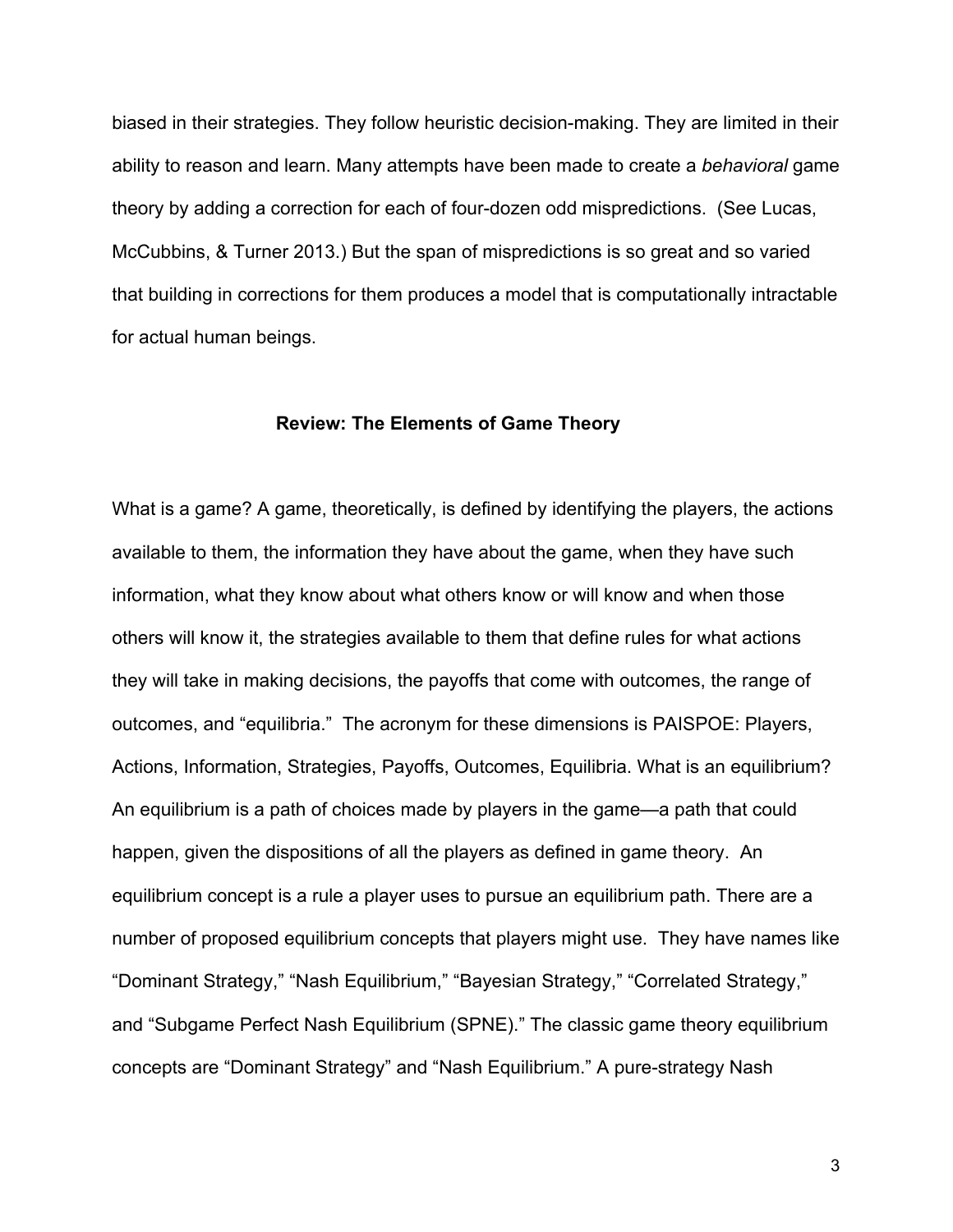equilibrium concept, for example, is a combination of actions for all the players according to which no player can benefit by unilaterally deviating from his or her combination. For a review of types of equilibrium concepts, see (Maschler *et al*. 2013.) To be generalizable, all of the attempts to model interdependent choice, classical or behavioral, must assume that (1) people follow equilibrium strategies, (2) there are specific types of people who choose a generalizable strategy over a class of tasks, or (3) all people in performing a specific task choose a generalizable behavioral strategy. Behavioral game theory is trying to build a layer cake on top of game theory, by adding layers to the original model. Each additional layer consists of a correction to the foundation. For example, Prospect Theory would eliminate certain strategies associated with disfavored bets.

But the number of adjustments needed to build a behavioral game theory is so vast that it cannot yield generalizable models. The literature has proposed many adjustments in terms of bounds, biases, heuristics and context dependencies. This presents two problems for behavioral game theory. First, experimental economists working in the laboratory and knowing that subjects make one or more of these adjustments are no longer in the position of knowing subjects' true payoffs: we know only the experimental economists' view of the experimental earnings, typically thought to be the subjects' earnings. What experimentalists do not consider is "context," that is, factors like unobserved experimenter demand and framing. Second, and most important, under such adjustments, we do not know what the subjects believe. Most games, especially those simple enough to be tested in the lab and simple enough that we can strip out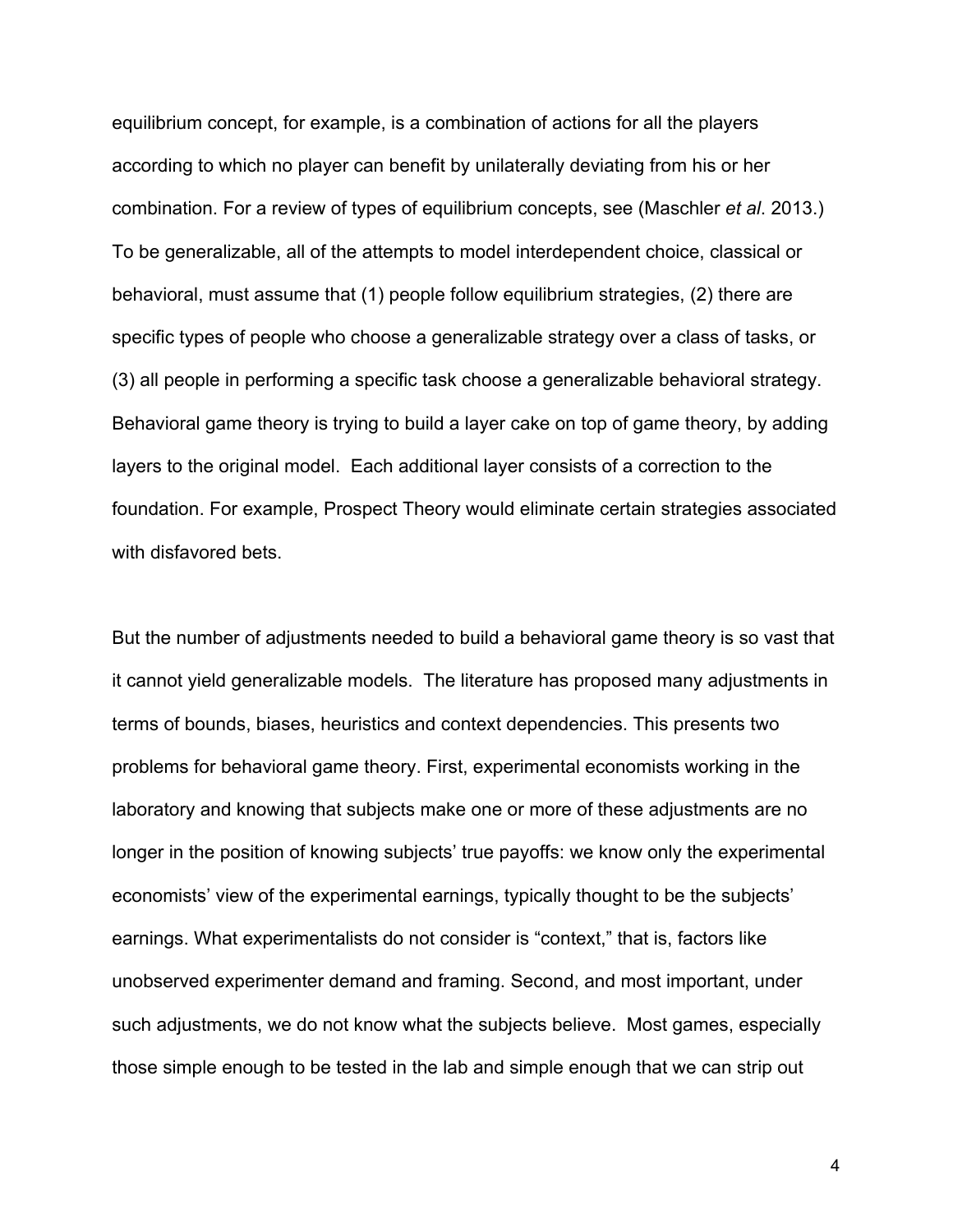most (if not all) of the effect of framing and context, assume that subjects share *common knowledge*. Classical game theory requires players to have correct and *consistent* beliefs. To have "correct beliefs" is to regard other players as following classical game theory and to predict that they follow classical equilibrium strategies. Indeed, it is also required that players know that other players know that they themselves are following classical strategies and so on, ad infinitum. As Lupia et. al. (2010) note, the condition is even stronger, in that a classical equilibrium concept "requires shared conjectures. … Common Nash refinements ... continue to require that actors share identical conjectures of other players' strategies" (p. 106). This is part of what economists assume when they accept that the players in a game share "common knowledge." As Smith (2000, p. 9) writes, citing two other winners of the Bank of Sweden Prize in Economic Sciences in Memory of Alfred Nobel:

"The common knowledge assumption underlies all of game theory and much of economic theory. Whatever be the model under discussion . . . the model itself must be assumed common knowledge; otherwise the model is insufficiently specified and the analysis incoherent" (Aumann 1987, p. 473). Without such common knowledge people would fail to reason their way to the solution arrived at cognitively by the theorist. This is echoed by Arrow when he notes that a "monopolist, even . . . where there is just one in the entire economy, has to understand all these [general equilibrium] repercussions . . . has to have a full general equilibrium model of the economy (Arrow 1987, p. 207)."<sup>1</sup>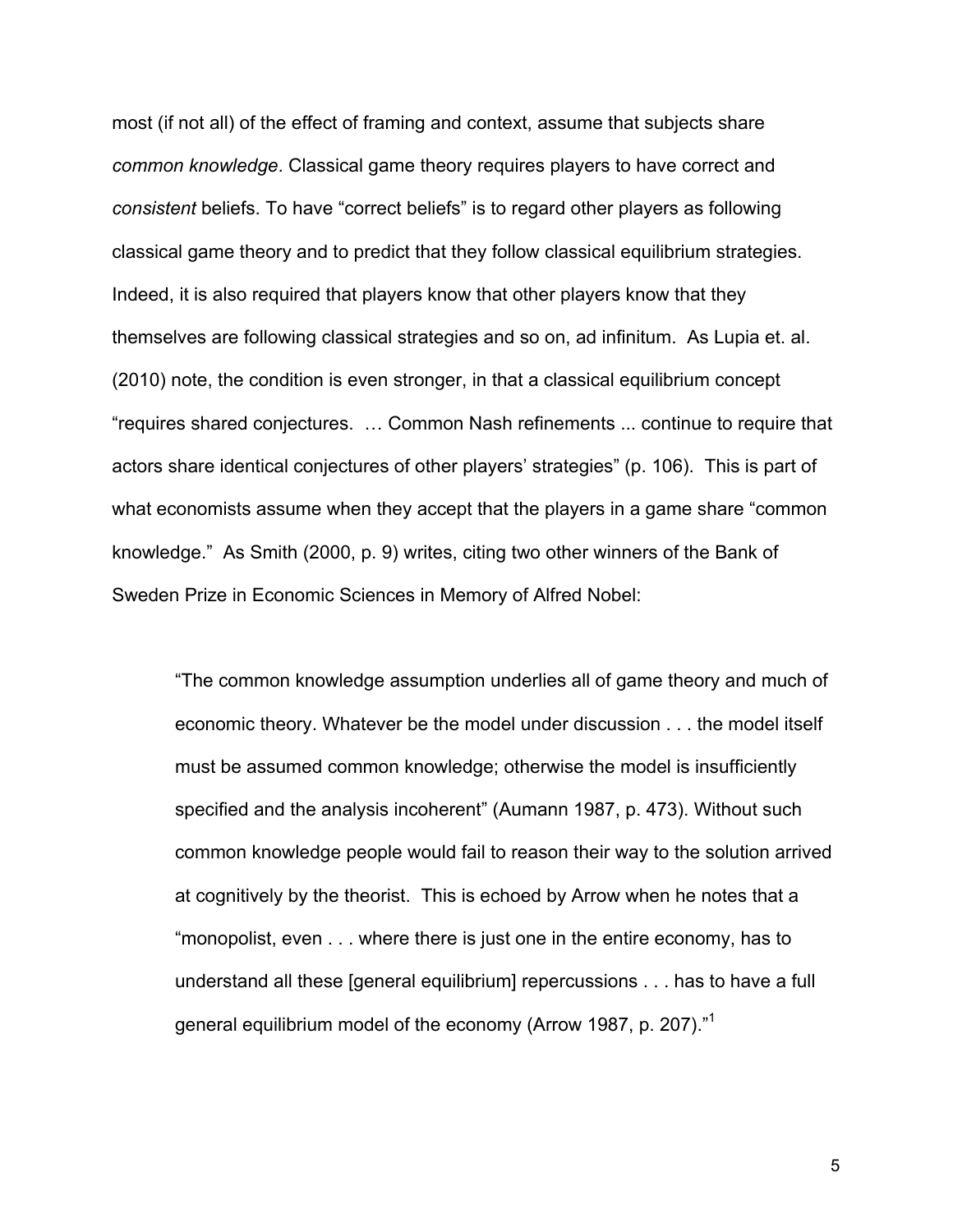Nash showed that any two-player zero-sum game has an equilibrium and it was later proved that finding this equilibrium is computationally tractable. (A zero-sum game has fixed payoffs, where higher payoffs to one player result in corresponding lower payments to other players.) This was the appeal of noncooperative game theory: we could find equilibria that in turn predict outcomes of interest. But, even in the case where there are only two players and two actions, we cannot expect humans to solve non-zero-sum games, as they are computationally intractable or infeasible, falling into the class of computational problems identified as PPAD-complete<sup>2</sup> (for history, definition and analysis see Daskalakis et al. 2009; see also Papadimitriou 2005; Chen & Deng 2006).

The core problem for building a behavioral game theory is that, as we add the biases, heuristics, and context dependencies suggested by decades of research, we are implicitly increasing the dimensionality of the computational problem of finding an equilibrium. It may seem that building a range of possible deviations into the model would help us build a better model. Doing so requires the bold assumption that a given subject, when faced, e.g. with a series of non-zero sum games, deviates from classical game theory in a way that is *consistent* from one game to the next, and even from one choice to the next inside the same game. The result is indeed a generalizable theory - perhaps a false theory, but one that is at least generalizable. But for that theory to give us purchase on modeling human thought or predicting human behavior, the deviations in beliefs and therefore strategies, must—at a minimum—be consistent. They also must be common knowledge: subjects will have no way to compute consistent strategies if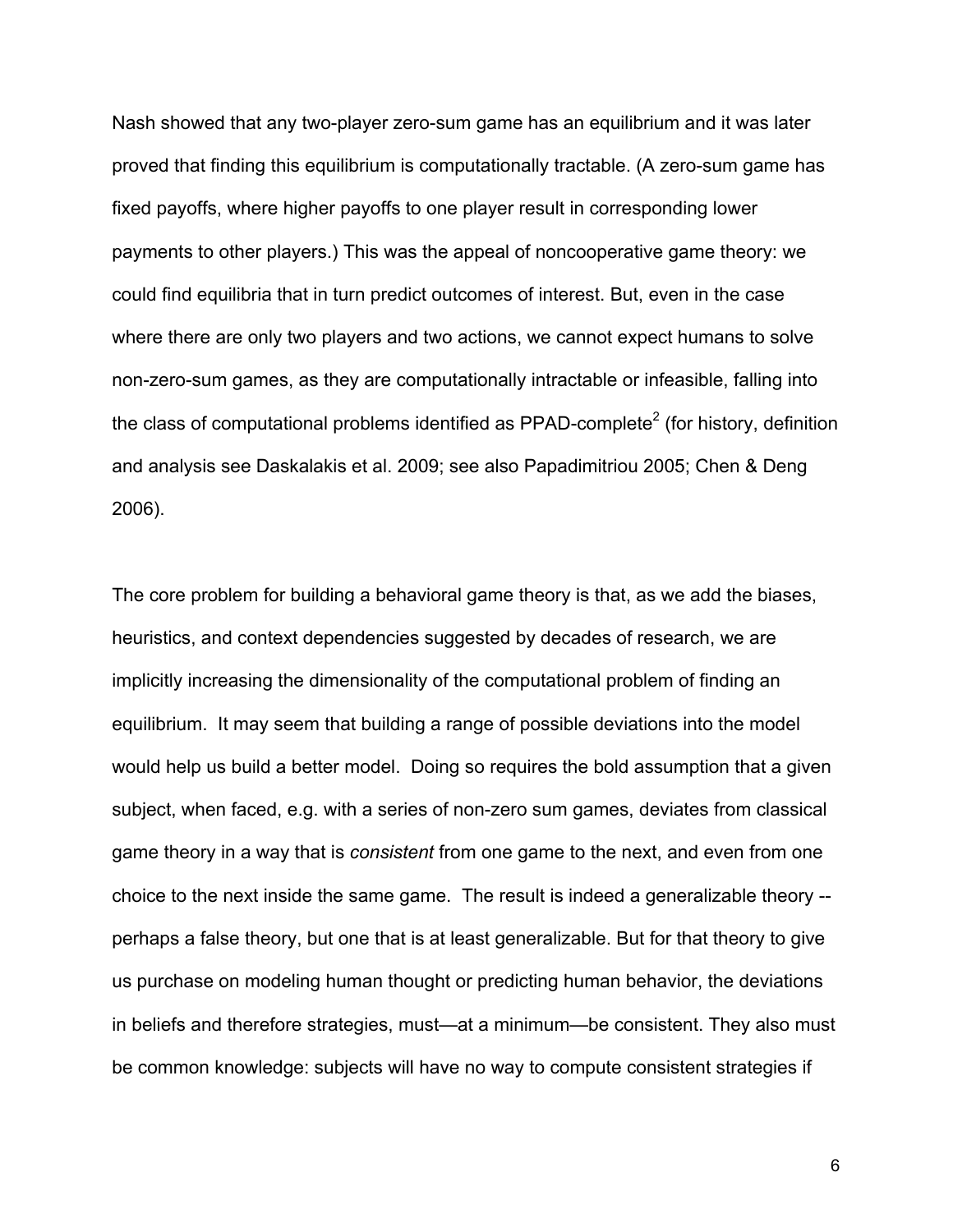the way in which subjects deviate from strategies is private information belonging to only the capricious subject and unknowable to other subjects. That is the bedrock on which the rescue operation for failed game theory must be built. Our evidence, however, like all other evidence of which we are aware that touches on this point, shows that this presumed bedrock does not in fact exist.

## **New Findings**

#### **Research Design**

There are two important new features of our experimental design. First, we created a battery of tasks. Our experiments use a battery of up to 17 games, several of which we constructed by modifying the standard form of well-known games such as "Prisoner's Dilemma," "Public Goods," "Stag Hunt," "Ultimatum," "Trust," "Chicken," "Dictator," etc. The purpose of our modifications is to minimize or eliminate the framing of the game and to present the games, to the extent possible, as starkly as they are defined in prominent textbooks in game theory. For details, see (Lucas, McCubbins, & Turner 2013). We emphasize that, unlike the typical method of running experiments in psychology and economics, where subjects face the same task repeatedly, our method presents subjects with a battery of tasks. Additionally, unlike psychology experiments, where subjects are typically paid in the form of satisfying a course requirement, and unlike economics experiments, where subjects are typically paid at random for only one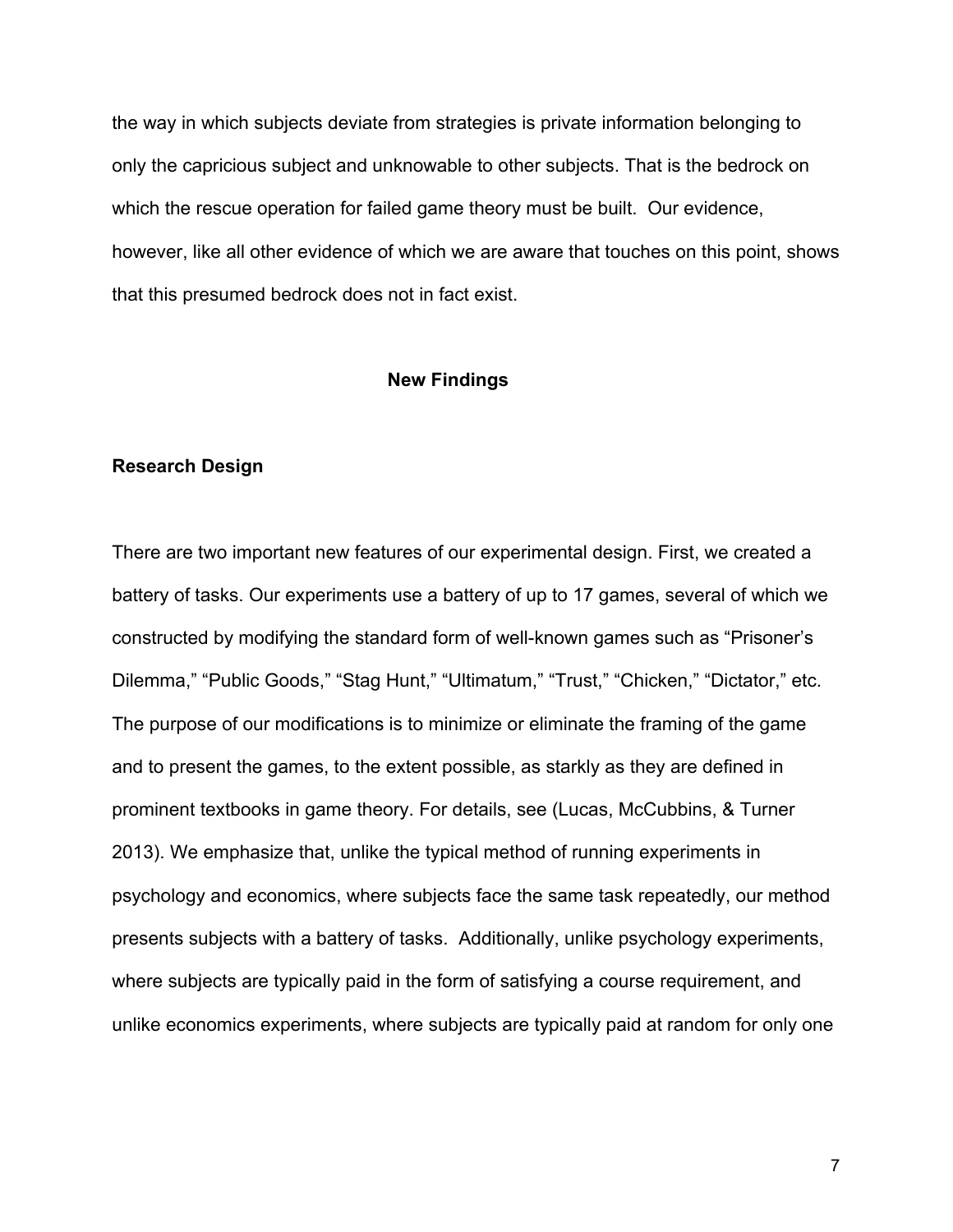of the two to three dozen repetitions of the task, our subjects know that they are paid in cash according to *every* action they take in *every* task.

Second, we added prediction markets, based on (Plott and Roust 2005; Wolfers and Zitzewitz 2004). In these prediction markets, subjects could earn additional money by placing bets on the choices that were made by the players with whom they were matched and in many cases by placing bets on the collective choices of all subjects who had played the game during previous runs of the experiment. We create a market, specifically a betting market, where we invite subjects to bet on other players' choices. We quiz the subjects on the betting procedure so that we could both motivate them to work hard to understand what the bets entailed and also to measure each subject's compliance with respect to the betting tasks. The subjects were paid if their bets regarding the other player's actions were accurate and they were given a chance to also double down on their bets if they felt confident about their predictions. Subjects understood that they can earn this extra money from betting, and how much for each bet. For example, in the Trust Game, there are two players randomly paired—Player 1 and Player 2; both start with \$5; Player 1 can select any number of dollars from 0 to 5 to give away; those dollars are taken from Player 1, tripled by the experimenters, and given to Player 2; after receiving them, Player 2 has the opportunity to transfer back any number of the dollars that Player 2 has in total, including Player 2's original \$5. At this point, Player 2 may have any number of dollars between 5 and 20. We ask Player 1 to guess how many dollars Player 2 will return. Later, but before Player 2 learns Player 1's choice, we ask Player 2 to guess how many dollars Player 1 selected to give away.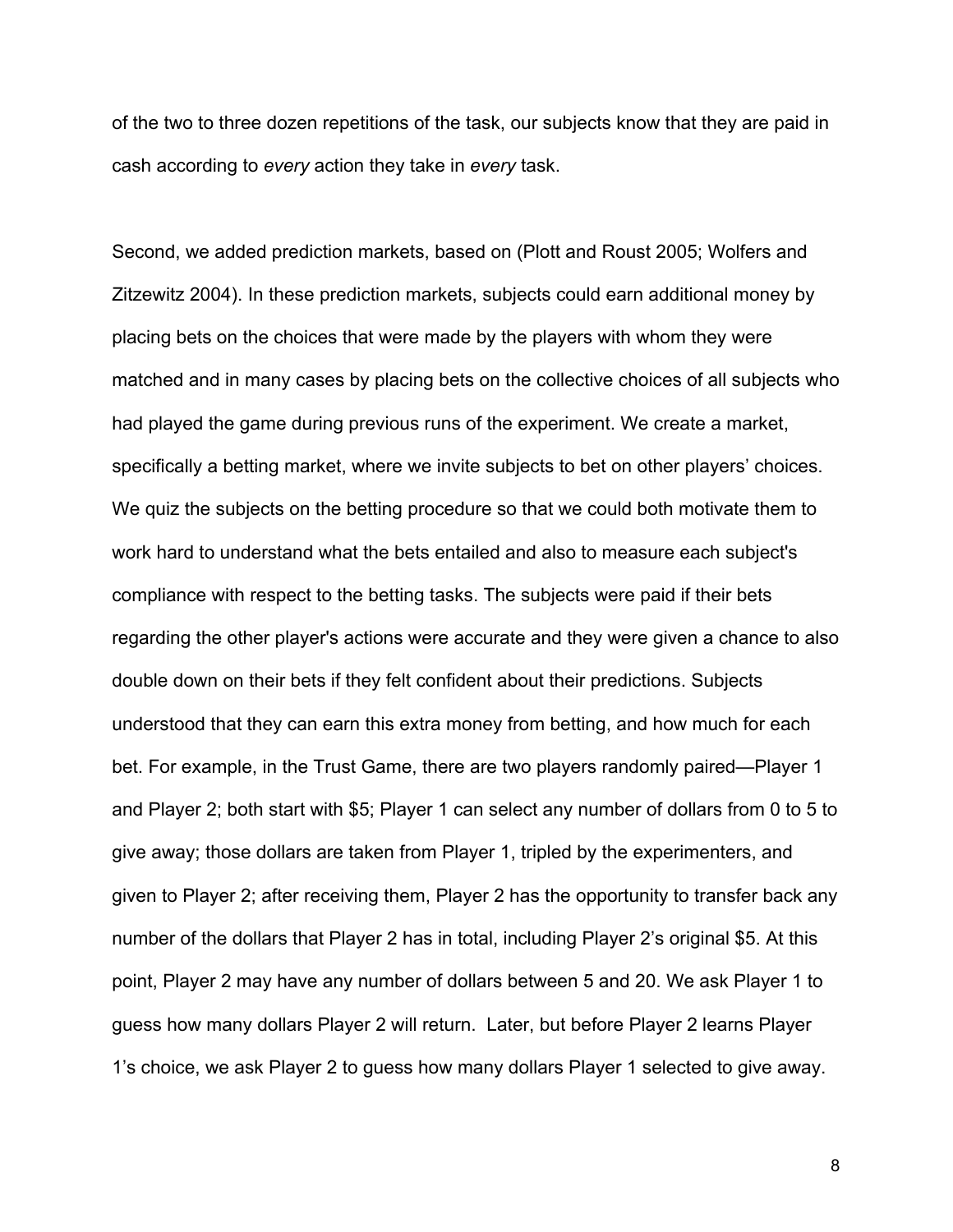We also ask Player 2 to guess how much Player 1 predicted Player 2 would transfer back to Player 1. After Player 2 learns Player 1's choice, we then ask Player 2 to guess how much Player 1 predicted that Player 2 would return. All players know that a player earns \$3 for each correct guess and nothing for a guess that is wrong. The questions we ask vary slightly for each task, but, as an example, here is an exact question we ask Player 1 in the Trust Game: "How much money do you guess the other person transferred back to you? If you guess correctly, you will earn \$3. If not, you will neither earn nor lose money." Players know that, with one exception, they can *never* learn whether their predictions (bets) were right or wrong and that subjects *never* have any information about other subjects' guesses (bets). The exception is the rare case in which Player 2 in a sequential game, such as Trust or Ultimatum, must know Player 1's choice in order for Player 2 to understand Player 2's situation and payoffs. For example, Player 2 in Trust must be informed of how many dollars Player 1 chose to give away, if Player 2 is going to know how many dollars Player 2 has and therefore what the possible actions and payoffs are. Even then, the delivery of this information to Player 2 and Player 2's subsequent choice are postponed to the last set of choices a Player makes, so as to have no effect on previous choices. Payments to subjects are made in a lump sum, without accounting or explanation, individually, anonymously and privately, when the experiment is completed. $3$  We do this to eliminate any opportunity for subjects to make inferences about other players' choices (either individually or collectively), and subjects know this before they make any of their many choices in the extensive battery. For details on these prediction markets in a range of games, see (Lucas, McCubbins, & Turner 2013).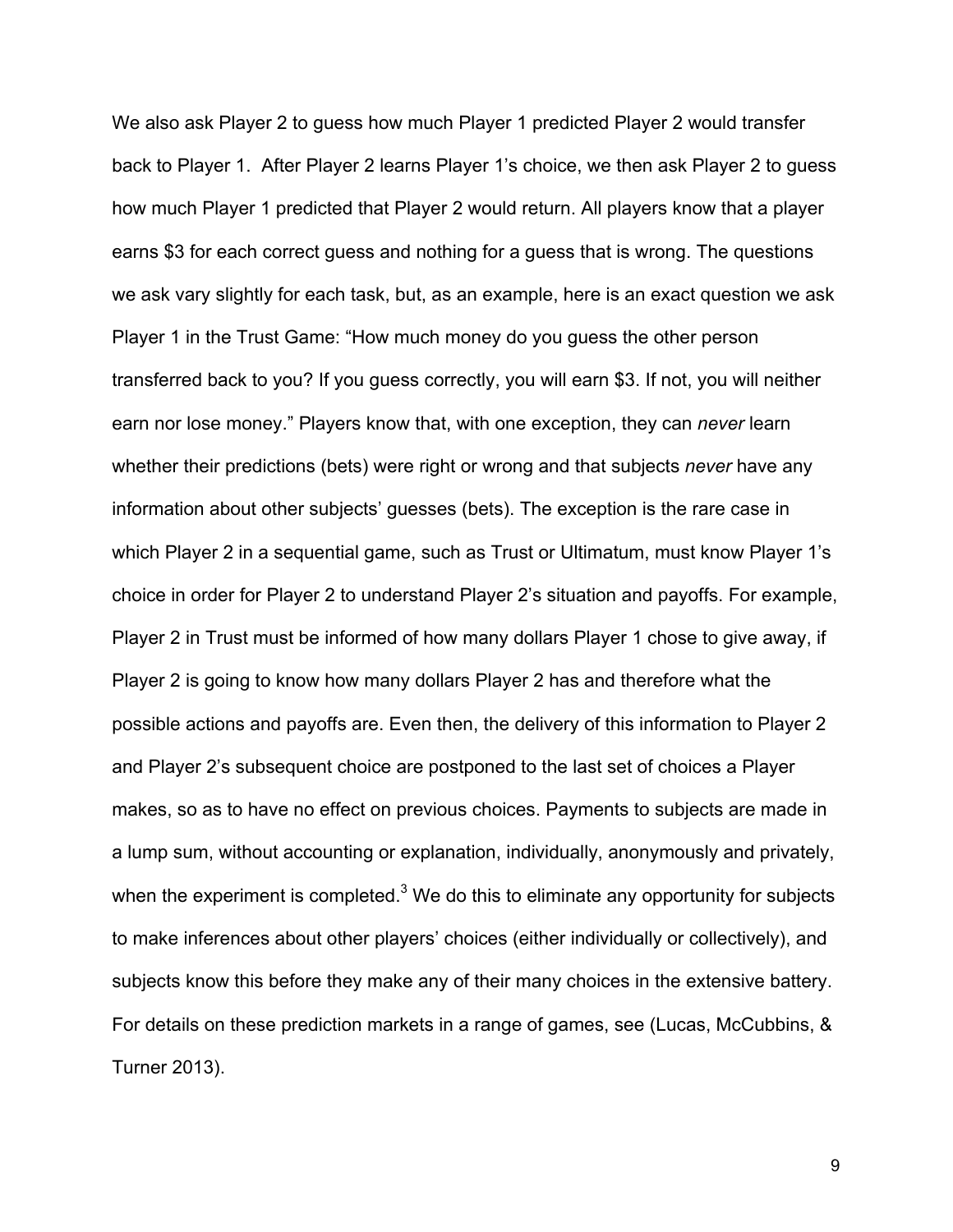#### **Results**

Across our battery of tasks, our results verify decades of research demonstrating that subjects do not follow game-theoretic predictions. Consider a traditional Ultimatum Game. According to Andreoni and Blanchard (2006, page 307), this game "has come to symbolize the power" of classical game theory and "its utter failure in practice." In this "bargaining game," a "proposer" makes a take-it-or-leave-it offer to a "responder," who then accepts or rejects the offer. The classical equilibrium prediction is that, if players care only about their own monetary payoffs, then the responder will accept any positive offer the "proposer" makes. (More technically, not counting the "endowment" of dollars with which players begin—in our experiment, for example, the proposer begins with \$10 and the responder with \$0—, if we assume that players care only about the money they earn, then the Nash Equilibrium prediction for the responder is that the responder will accept any positive offer the "proposer" makes; and the Nash Equilibrium prediction for the proposer is that, knowing that the responder will accept any positive offer, the proposer will reason by backward induction to choose the smallest possible positive offer allowed by the game.) Despite the stark framing of our experimental tasks, our results generally replicate what others have found about the poverty of classical Nash Equilibrium predictions (see Camerer 2003). For example, only slightly more than 6% of our subjects chose the classical strategy when they play the Ultimatum Game.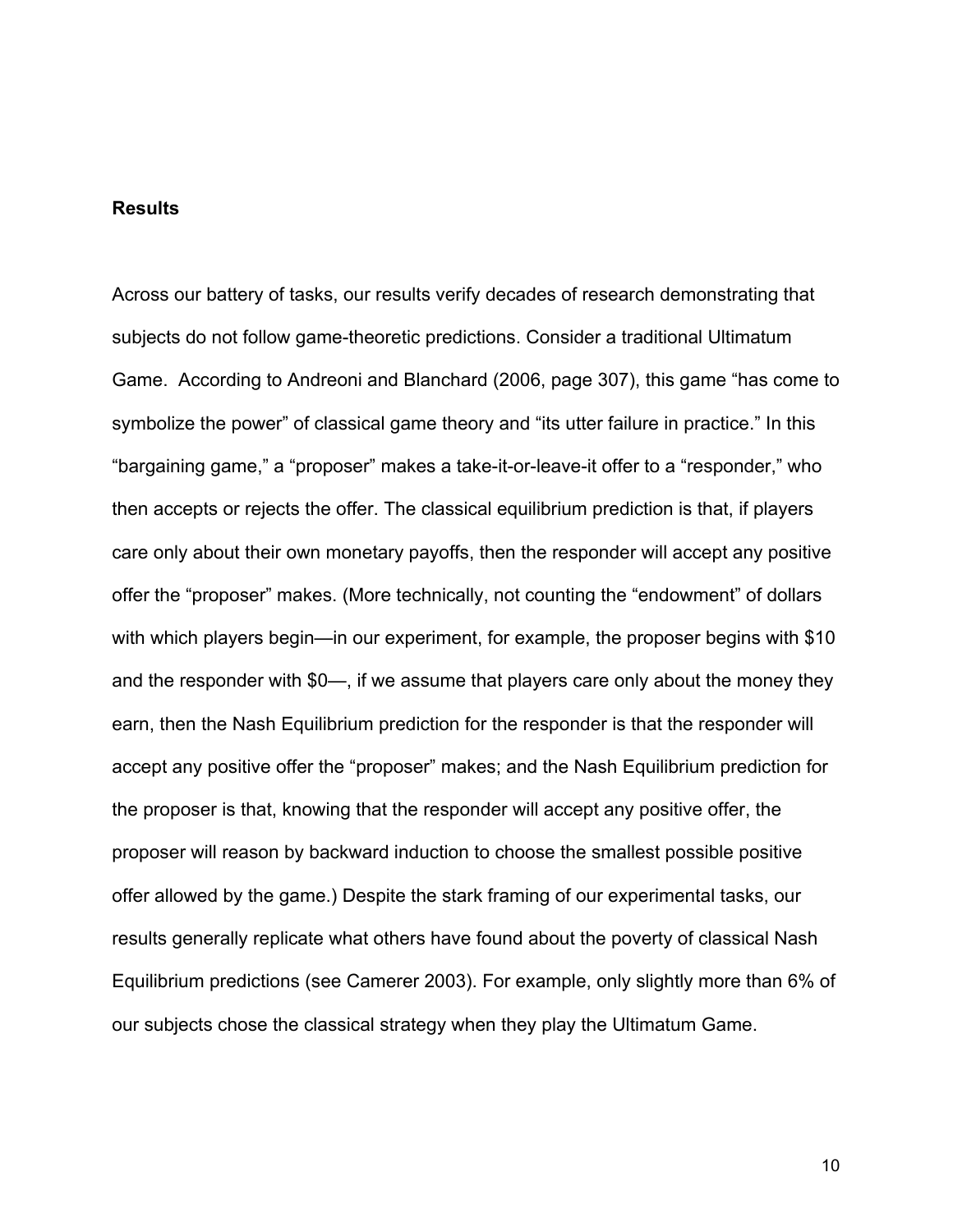But the question we focus on with our battery of experimental games is, when players "deviate" from the classical strategies, do they do so consistently? The answer is no, and if there is no consistency, then the modifications to classical game theory cannot provide a generalizable model of behavior. For example, the first half of our Trust Game is exactly like a game that we call "Donation": a given subject as Player 1 in Trust is in exactly the same payoff and action situation as he is when he is the Donor in Donation. Accordingly, we can measure whether a given subject is consistent across these two situations. In addition, the second half of our Trust Game is exactly like our Dictator Game: a given subject as Player 2 in our Trust Game faces the same incentives and action possibilities as he faces when he is the Dictator in our Dictator Game. $^4$  We thus can measure whether a given subject is consistent across these two situations. In addition, all subjects completed a Trust Game where they made choices as Player 1 and also completed a Trust Game where they made choices as Player 2. We therefore can examine the consistency of a given subject's behavior *within a game,* namely Trust. (See Lucas, McCubbins, and Turner 2013 for details.)

Our findings show that in Trust, there is large variance in behavior across subjects in the role of Player 1 and also in the role of Player 2. (We discuss findings in more detail in an appendix.)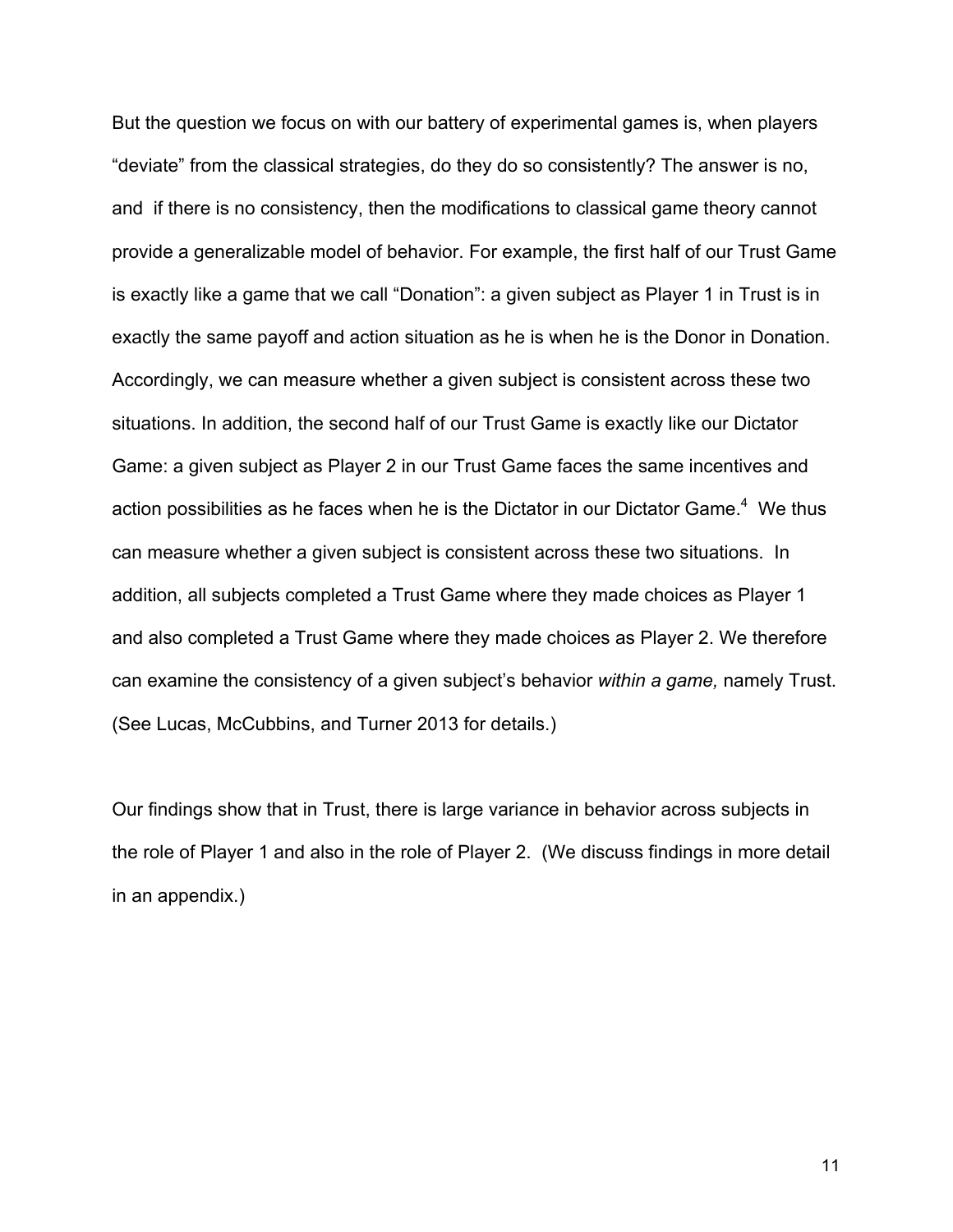They also show that there is large variance in behavior by the same subject in those two roles. We expected to find that subjects deviate from predicted behavior for each and every task, but, for example, our results show much more than that for Trust, Dictator, and Donation: fewer than 15% of our subjects deviate *consistently* from classical equilibrium concepts across the four tasks involved in those games.<sup>5</sup> For these four tasks, by even the most minimal definition of consistency, only 42% of our subjects either consistently follow classical equilibrium concepts *or* consistently deviate from them. That is, a minority of subjects have even the most minimal consistency from task to task. We report on similar results in (Lucas, McCubbins, & Turner 2013).

This suggests that simple amendments to game theory, such as adding social preferences of one sort or another, risk preference, or discovering each subject's individual level of experience or ability to undertake the reasoning necessary to choose an optimal strategy, or the level of randomness in each individual's choices, cannot by themselves explain the inconsistent pattern of choices across the battery of games in our experiment. For example, sometimes the subject may "appear" altruistic, in one choice, and then "appear" greedy in another choice, even though the incentives are identical and are stated identically for the two tasks. Some subjects are altruistic some of the time, other subjects are altruistic most of the time, and some subjects are never altruistic. At best, we need amendments to game theory that differ for each and every game and for each individual. This would make it difficult, or impossible, to provide a general explanation of behavior that is built on game theory.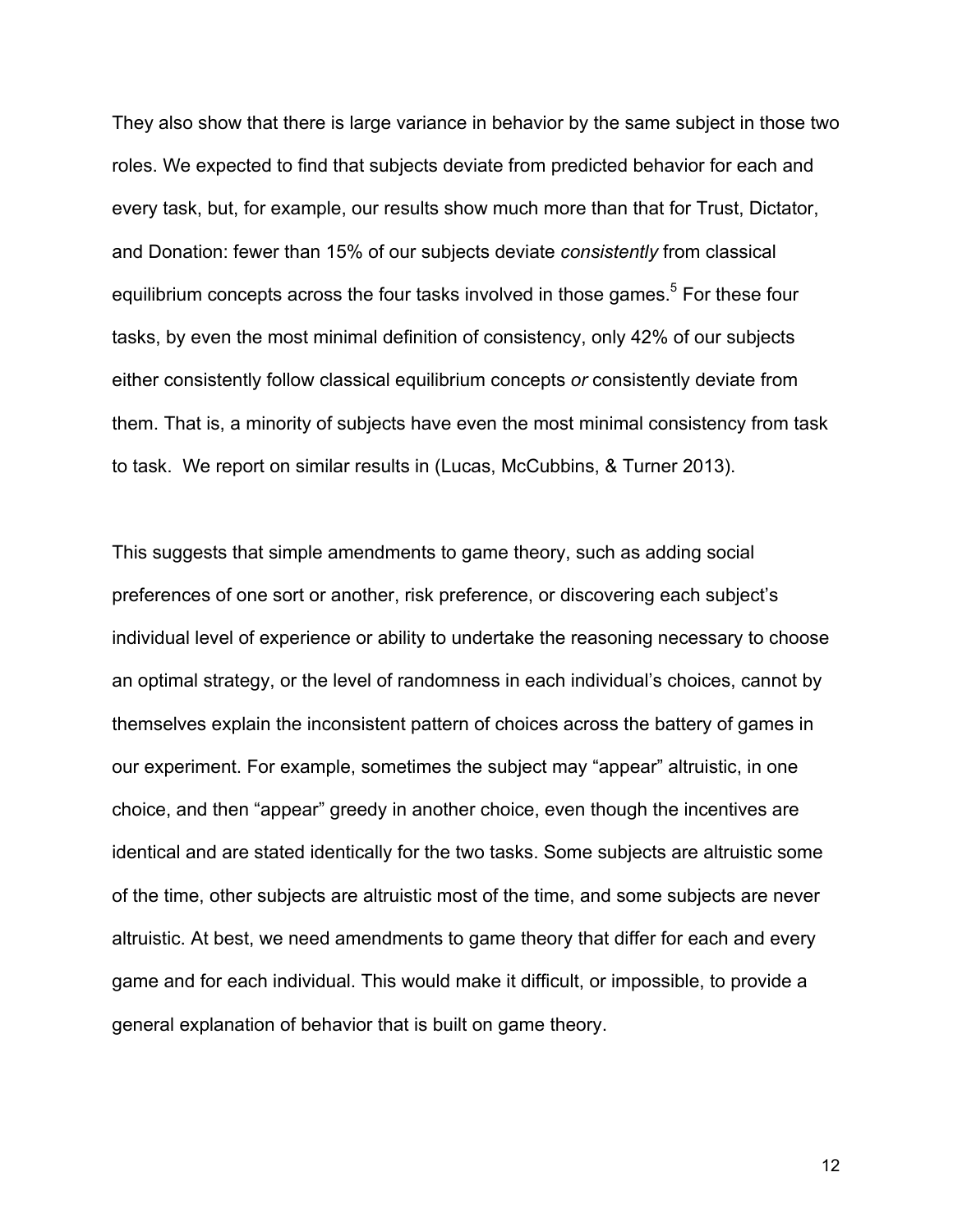Game theoretic predictions about behavior depend upon the assumption that beliefs and choices are aligned. Researchers rarely possess knowledge of the actual beliefs of subjects. But our within-subject experiments allow us to test beliefs, and we find that for individual subjects there is routine and ubiquitous inconsistency across choice and beliefs. (See appendix and McCubbins, Turner, & Weller 2012.) We demonstrate that subjects' beliefs are often inconsistent with equilibrium predictions, which has not been widely appreciated. Our findings also show that these deviations are not consistent; they depend on the specific setting and task. These deviations are so pervasive and so various even within a single subject that is seems unwarranted to refer to them as "deviations." On the contrary, consistent "Nash behavior and beliefs" appear to be remarkable deviations from human cognitive patterns and human behavior.

#### **Advance Directive for Behavioral Game Theory: Do Not Resuscitate**

Our results show, as has often been shown, that subjects deviate from the predictions made by classical equilibrium analysis in game theory. We emphasize that (1) subjects often deviate from these predictions, but that (2) for the vast majority of subjects, their deviations are themselves not consistent even across similar tasks, and (3) there is large variance in how different subjects choose for any individual task. Moreover, we show (4) that individuals' beliefs about other subject's choices or beliefs do not support classical Nash Equilibrium strategies, and (5) that there is large variance between subjects and among a single subject's beliefs from task to task. Additionally, we show that individuals do not hold common beliefs about game strategy or deviations from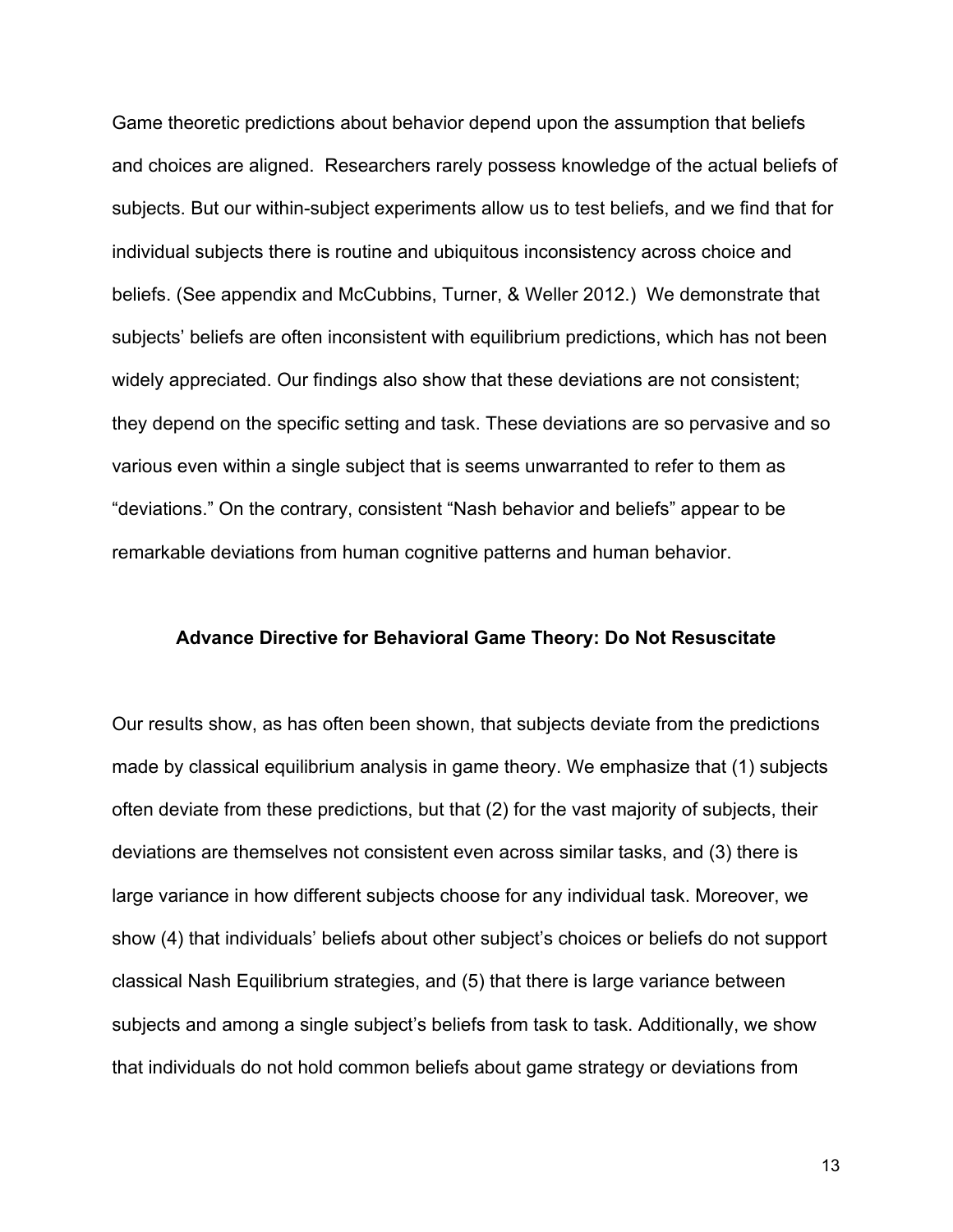equilibrium. Individuals' beliefs seem to be specific to particular settings and not generalizable from one setting to the next. Indeed, it may be misleading to refer to these patterns of action and belief as "deviations" at all. There are no consistent deviations from classical equilibrium concepts, and thus there is no general behavioral fix. There are about four dozen deviations from classical game theoretic predictions identified in the literature. We find that the same individual subject will be deviating from game theoretic predictions in as many ways as there are tasks in our experiment and that across all subjects in our experiment we see a great variability from one subject to the next in the pattern of deviations. It is unsurprising, for example, that some subjects are altruistic in some settings. It is unsurprising that we find that some fraction of the subjects are altruistic for one or another task. It is more surprising that subjects are altruistic in one task and then not altruistic when offered the identical incentives again later on. All these different variations of course interact with each other, giving a complex and unpredictable landscape of complex variation running over individuals and groups. Thus, adding behavioral assumptions to the general model of cognition within game theory cannot make these general models more suitable for predicting behavior.

We have shown further that the protected core of game theory—the unrecognized cognitive model, or Theory of Mind (McCubbins et al., 2012), of non-cooperative game theory—fails repeatedly in hypothesis testing. The assumptions about human cognition that are part of game theory, including the predictions of classical game theory and its refinements, are at odds with what we know about actual human cognition. This is no surprise, because the equilibrium concepts were not constructed based on how actual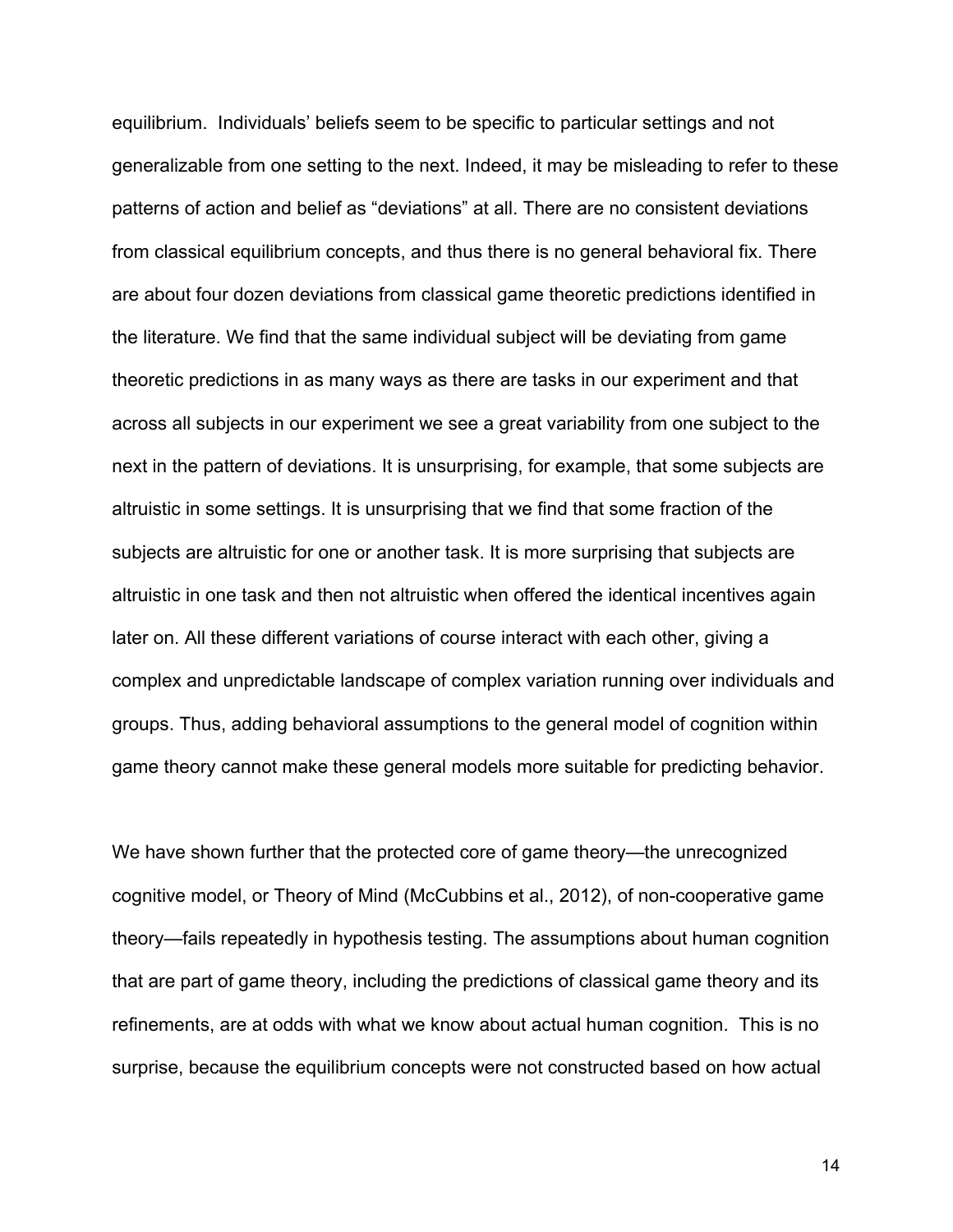humans think, reason, or make decisions. We do not yet see a way forward to creating a behavioral game theory that offers meaningfully generalizable predictions. Accordingly, our advance directive would say: Do Not Resuscitate.

### **The Next Step**

What are the alternatives to game theory, both classical and behavioral? What possibilities are there for forming testable hypotheses about interdependent decisionmaking? <sup>6</sup> Within cognitive science, there are a number of lines of research about how actual human beings make actual decisions, several of them reviewed in (Turner 2001). These lines of research in cognitive science have had virtually no consideration inside economics. Here are a few of them:

1. *Variation across domains and situations*. Entire subfields of cognitive science are dedicated to the ways in which human thought varies across different domains and situations. Given basic considerations of evolutionary development and fitness, there is no reason to assume a priori that the way a human being thinks and acts with respect to food, mating, entertainment, and so on would follow the same patterns or principles of reasoning and decision. All models of game theory, classical and behavioral, assume the opposite, namely, that although people might have different preferences with respect to these different domains, their patterns of reasoning and choice must be uniform across them. Game theory models two situations as identical if they have the same game structure, regardless of the content. It does not matter, for example, that the "Stag Hunt" game might concern growing vegetables or killing soldiers. To a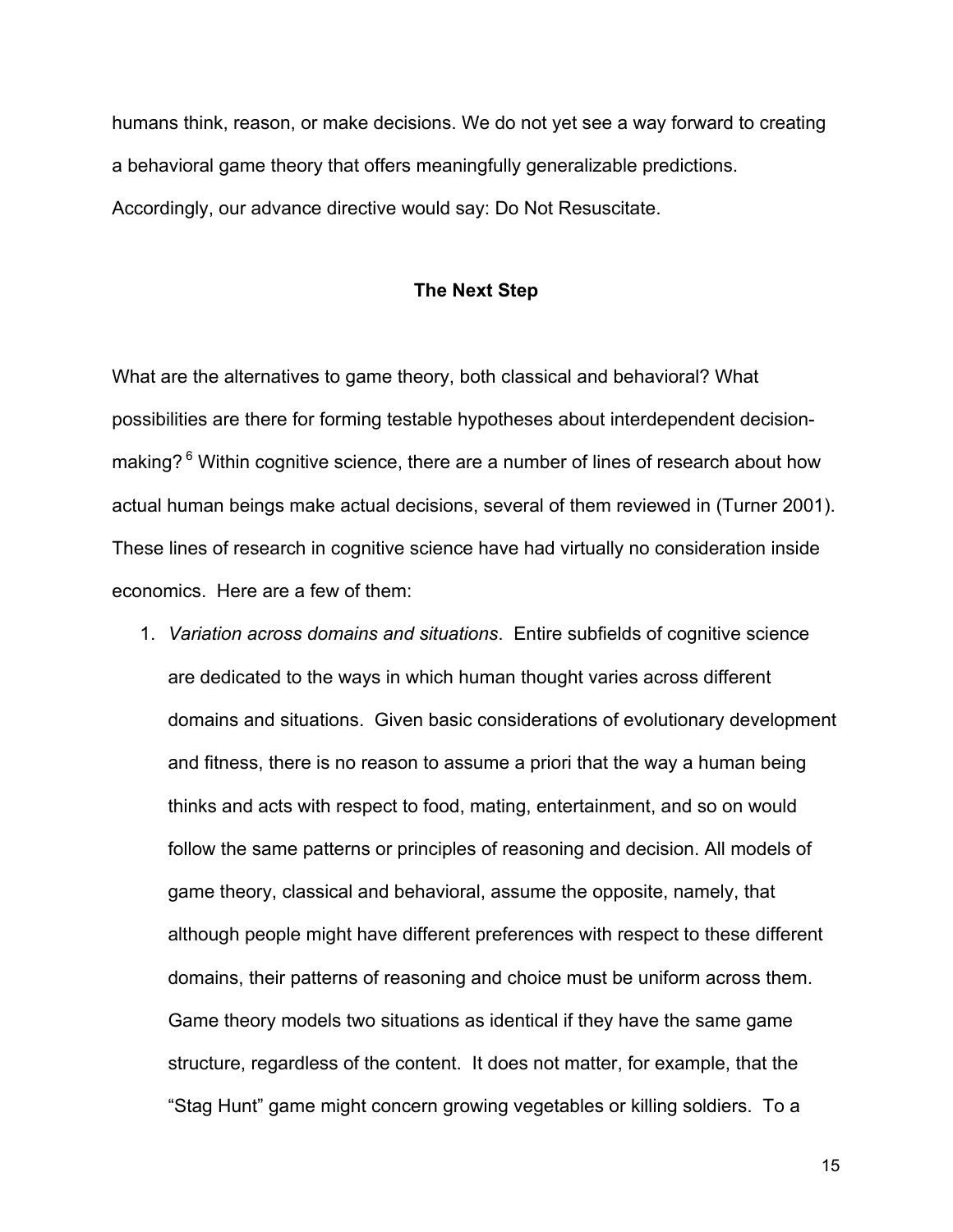cognitive scientist, or maybe just to anybody other than a game theorist, that approach looks like a non-starter. It certainly should be discarded as an assumption.

- 2. *Learning*. Entire subfields of cognitive science are dedicated to the various mental operations involved in learning, and to the study of how human thought and action depend upon the highly flexible and powerful learning for which human beings are equipped. To give one example, cognitive science routinely considers the power of analogy or blending: one remembers a previous specific situation, perhaps in childhood, or from a biography, or even from a science fiction novel, and remembers, too, its outcomes; one then uses those concepts and knowledge to inform one's understanding and decisions in the present specific situation. These traditions in cognitive science have no status inside game theory, even though they provide a basis for hypotheses and tests about decision-making. Indeed, the validity of measuring such powers of analogy and blending is so unquestioned in Western culture that assessments of this ability are used as part of the process of deciding who has what IQ and which applicants to college should be admitted.
- 3. *Complexity and nonlinearity*. The world is rich, and in the typical situation, actors are engaged in simultaneous games that overlap. In life, any action is usually a move in many different games. Strategies to maximize expected utility over all these games are typically nonlinear. In principle, the output of any subgame of any game can be input to any subgame of any other game. Game theory by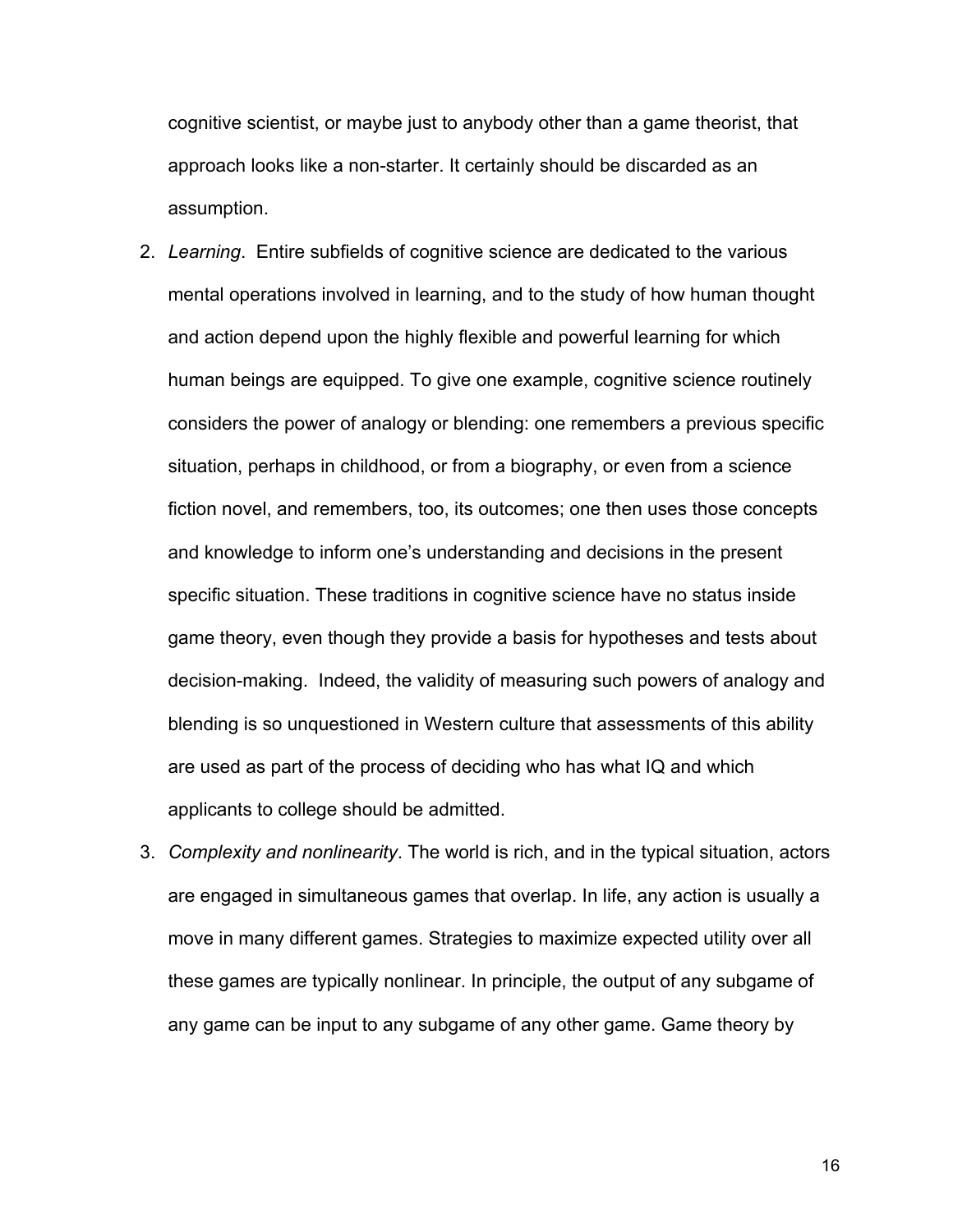contrast assumes a partitioning of thought and action to tiny scripts of activity that are pretty much separate from all others. This assumption could be discarded.

- 4. *Adaptive behavior*. In the typical situation, people are adaptive: their first and strongest disposition is often not to play the game but to reinvent it, change it. Their decisions can be driven by attempts to change the game from the outside. Game theory leaves no room for this normal and routine thought and behavior.
- 5. *Construal*. Cognitive science routinely investigates our rich capacities for differing *construals* of the same given material. "The mountain range runs from Canada to Mexico" and "The mountain range runs from Mexico to Canada" deal with the same stuff but call for quite different emphases and viewpoints. They also both call for conceptualization by using the idea of *motion* ("runs from . . . to") even though in some sense we think that no motion is involved. Construal is a crucial part of interdependent decision-making, because actors try to reconstrue history and to get other actors to do the same. In the typical situation, actors work at conceptual reinterpretation of the history of play, so as to persuade other actors that the value and status of a past action must be changed, and further, to persuade them that the action led to nodes different from those to which it was once thought to lead. Conceptually, the history of the game is not fixed. Game theory assumes the opposite.
- 6. *What's up?* Actors must operate in general without knowing what game they are in, and the question always arises, who has the authority to recognize and establish the game being played? Actors attempt to influence other actors' thoughts about the game being played.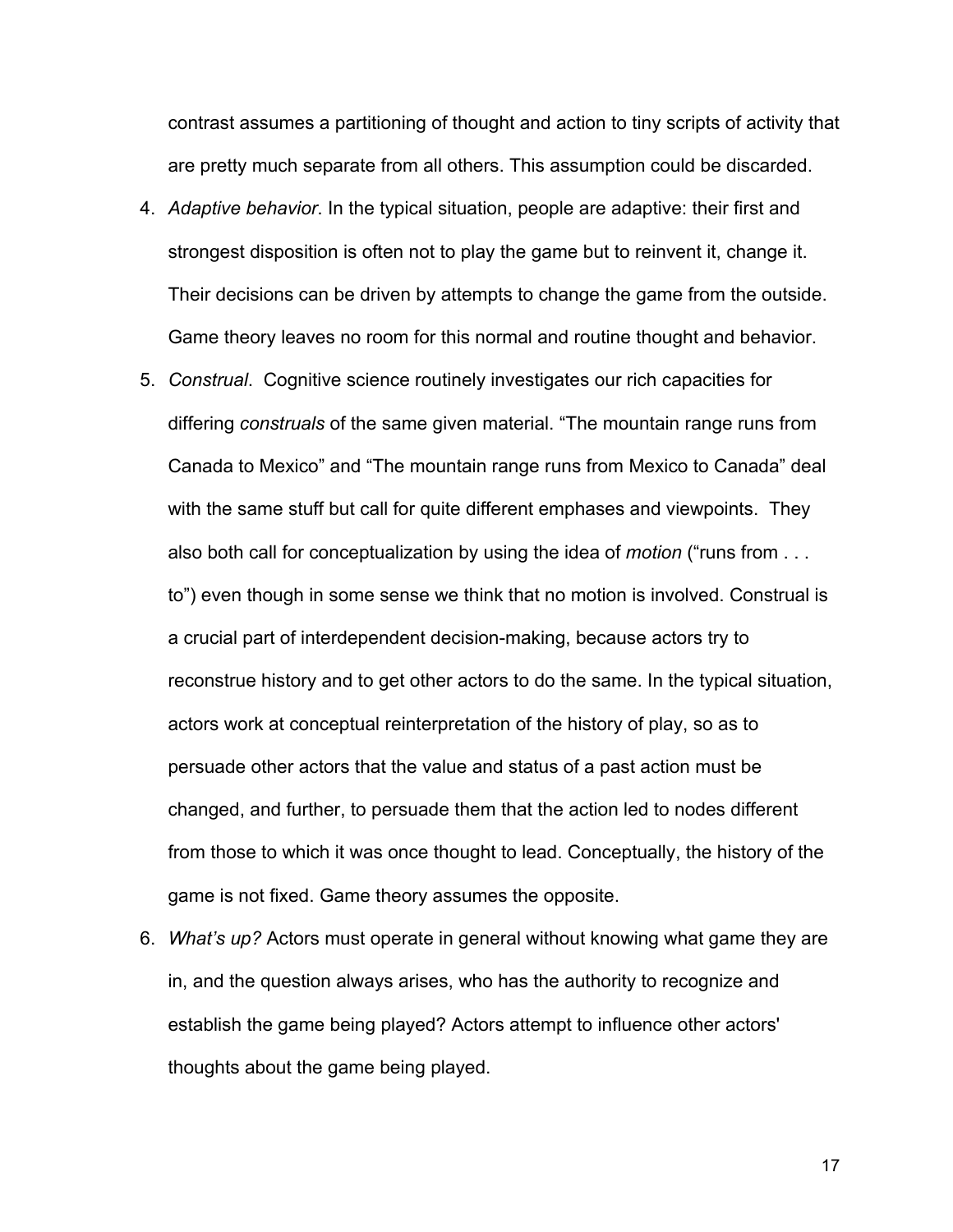7. *Identity*. Cognitive science routinely considers the work people do to construct an identity for themselves, and to carry it and vary it appropriately from situation to situation. It may often be that the principle payoff in any scripted activity is not the local payoffs but the actor's concept of a personal identity. When we enter different situations, different rooms, different moments, what does the present offer by way of allowing us to construct an identity? What looks like fatal inconsistency from the point of view of game theory might look like fruitful experimentation, learning, and fluidity from the point of view of actual human beings.

Within the social sciences, it has been shown that institutions (laws, constitutions, auction mechanisms, common agency, families, friendships, societal structures, and so on) serve to create not only incentives for choice but also a set of shared mental models about players, actions, payoffs, outcomes, and perhaps most important, information. This would imply that the study of institutions might supply some of the cognitive grounding that game theory is currently lacking. Yet another assumption of game theory is that from knowledge about players, actions, payoffs, outcomes, and information, one can derive strategies and equilibria. It is unknown whether this is true, but what is clear is that institutions have already influenced how subjects derive strategies and equilibria. People, developed within institutions, are thus, when they enter our experiments, far from a tabula rasa. There is little reason to imagine that the narratives that we can give them in an experiment are strong enough to offer much hope of overcoming that training within institutions. There is little reason to think that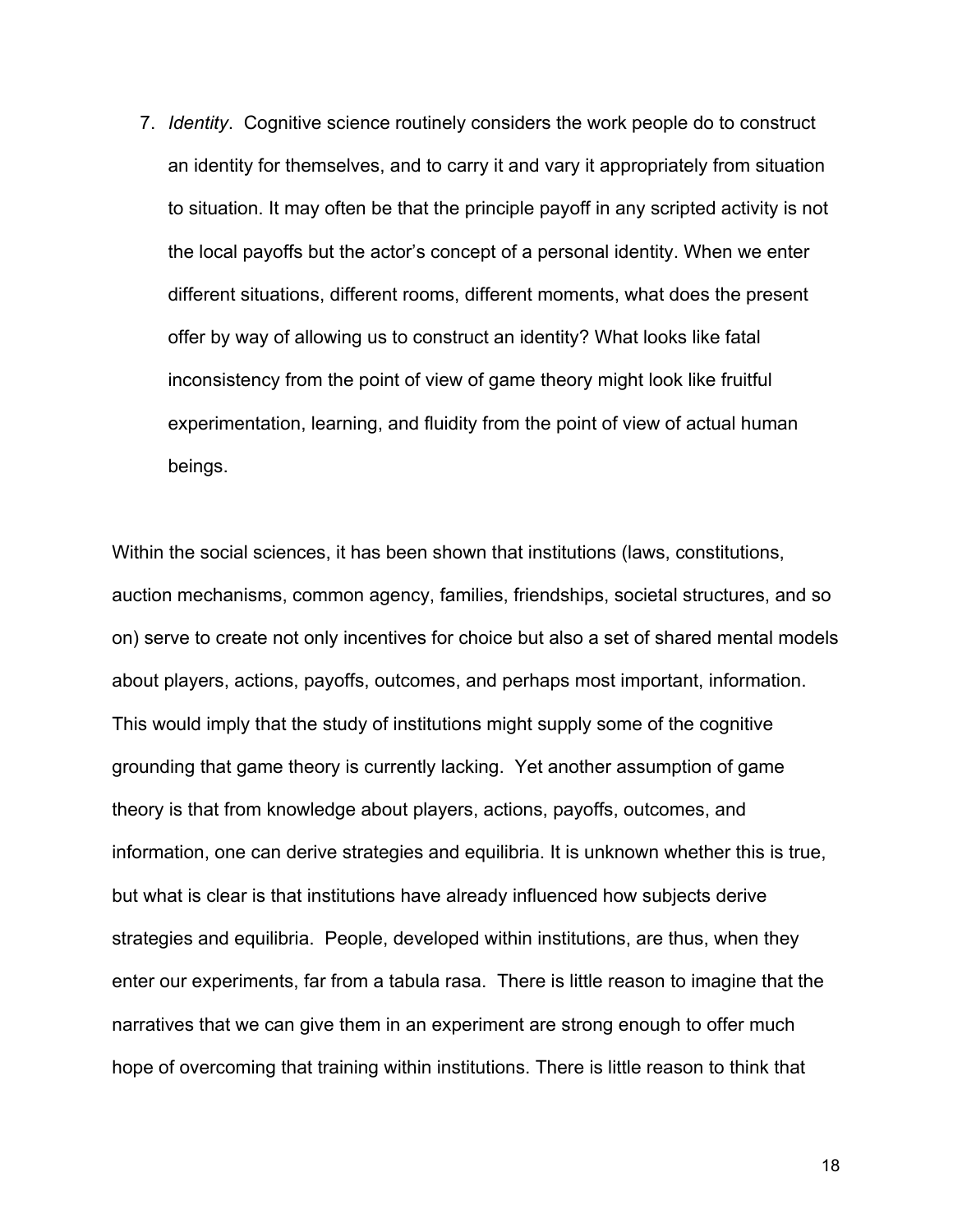these narratives in experiments would substitute for the purported "10,000 hours" of learning and practice needed to be successful at a given task. Accordingly, the cognitive study of decision-making must include the study of learning within institutions.

In short, we think that the future for game theory, if there is one, would come from a grounding in cognitive science, or more generally, in the analysis of how the cognitively modern human mind works, what its basic mental operations are, and how they are deployed in situations. We know that strategic games like chess arose very late in human evolution and even in human culture, and that people are very poor at such games in general and must undergo extensive training in order to play them well. Such games of strategy are perhaps the last place one should look for a model of human decision-making generally. Game theory has placed itself into that cul-de-sac, but there is no reason for that sterility and isolation. One could instead begin with how actual human beings think.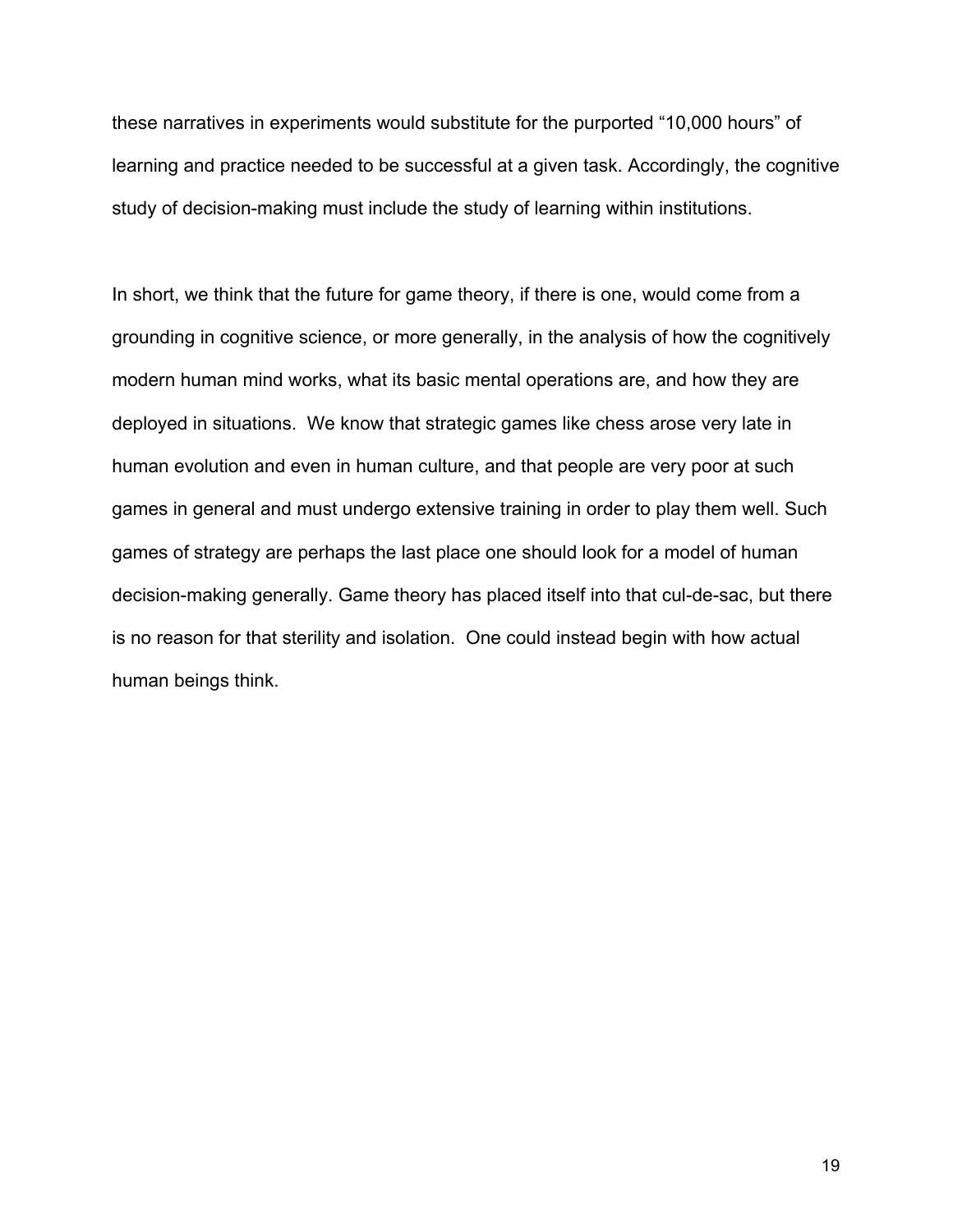### **Appendix on experimental data**

This appendix provides details of subjects' behavior in Trust, Dictator, and Donation. First, examining play within the Trust Game, we find that 56% of subjects as Player 1 sent money to Player 2. On average, they sent \$1.43, with a standard deviation of \$1.70. On average, as Player 2, they return \$1.23, with a standard deviation of \$2.29. Our emphasis is not on the well-established deviance from classical predictions in Trust (indeed, the standard deviation from our experiments is somewhat smaller than that usually reported), but rather on the large variance in behavior both across subjects in both tasks and by the same subject across different tasks. Only 1 of the 80 subjects who as Player 2 received \$0 from Player 1 returned any money to Player 1. Of the 100 subjects who did receive money as Player 2, 62 of them returned something. The average returned for this subset is \$2.22, again with a large variance (the standard deviation is \$2.71). Second, for the 62 who as Player 2 returned money to Player 1 after receiving money, only 40 sent money when they were the Dictator; and of those 40, only 29 sent money when they were in the role of Donor. Was a subject's pattern of deviation from classical equilibrium consistent? There are 42 subjects who deviate from classical equilibrium as *both* Player 1 and Player 2 in Trust. Of these 42, 33 also deviated as Donor and, of these 33, 26 deviated as Dictator. We see that fewer than 15% of our subjects *consistently* deviate from classical equilibrium concepts across these four tasks. In sum, by even the most minimal definition of consistency, only 42% of our subjects either consistently follow classical equilibrium concepts (specifically, "Subgame Perfect Nash Equilibrium," SPNE) *or* consistently deviate from them, in these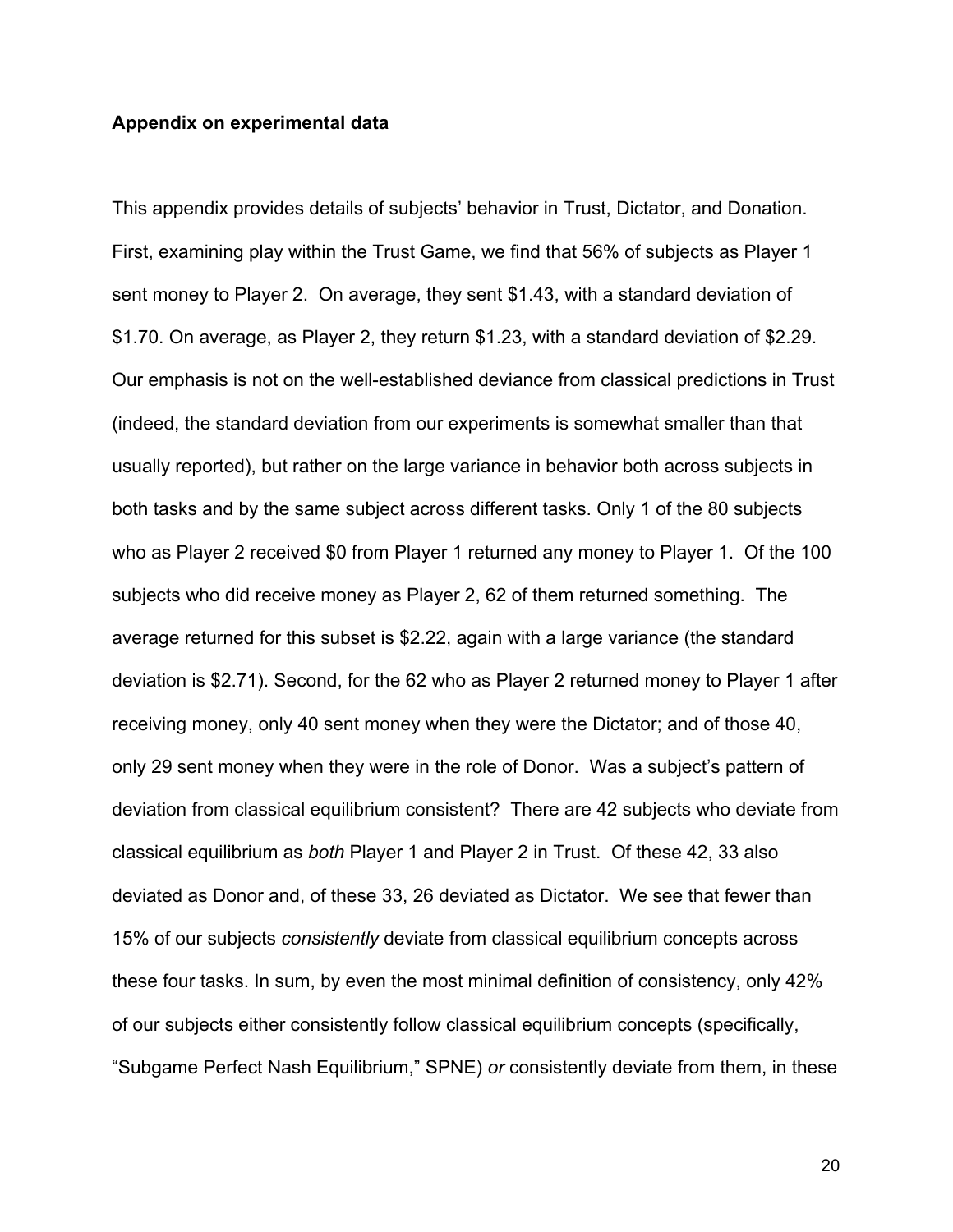four tasks. That is, a minority of subjects have even the most minimal consistency from task to task. We report on similar results in (Lucas, McCubbins, & Turner 2013).

We turn now to reporting on the often hidden and never-tested parts of "equilibrium" concepts" in game theory, that is, the assumptions regarding subjects' beliefs and knowledge. In the Trust Game, for example, the classical SPNE prediction for both players is that they will send \$0 for all tasks. Thus, if our subjects hold beliefs that support SPNE, both Player 1 and Player 2 should expect the other person in each task to send \$0. Further, they should expect that the other player expects that they will send \$0. (And so on ad infinitum: they should expect that the other expects that they expect that the other player will send \$0; and so on.) When acting as Trust Player 1, however, 88 of 180 subjects bet, and thus can be thought to believe, that Player 2 will return some money to them. Likewise, when in the role of Player 2 in Trust, the majority of participants (112 of 180) believe that Player 1 will send them *more* than the equilibrium amount of \$0. Indeed, only 21% (38 of 180) hold the "correct" SPNE beliefs and, as both Player 1 and Player 2, bet that the other person will send nothing. (More elaborately, since the "other person" is always that other subject with whom the subject has been randomly paired for that specific task, only 21% of players expect both when they are Player 1 and later when they are Player 2 that the other subject with whom they have been randomly paired for that particular game will send nothing.) 58 of 180 participants bet when they are in both roles—that is Player 1 and Player 2—that the other person will send more than \$0. In general, participants do not hold beliefs that support a SPNE.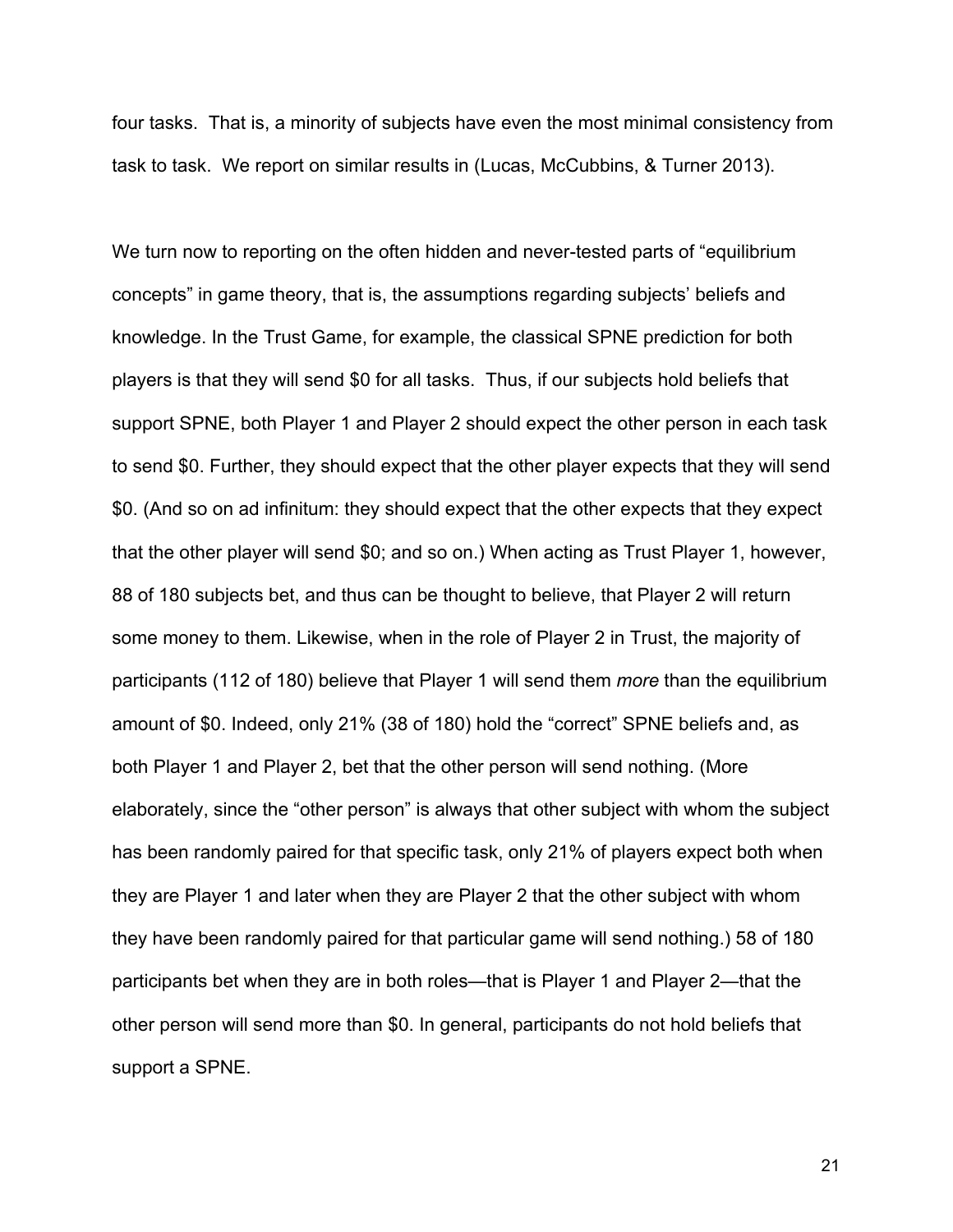Examining consistency of belief in more depth, we can ask, for example, how many of the 180 subjects in our analysis consistently held beliefs that support a SPNE? As Player 2, participants made guesses about Player 1's prediction of how much Player 2 would return, and only 92 of 180 made guesses that support a SPNE. Of those 92, only 41 also held SPNE-consistent beliefs as Player 2 when guessing how much Player 1 predicted that Player 2 guessed Player 1 would transfer. Of those 41, 33 were also SPNE-consistent as Player 2 when guessing how much Player 1 would transfer. Of those 33, 29 were also SPNE-consistent as Player 1 when guessing how much Player 2 predicted that Player 1 guessed that Player 2 would return. Of those 29, 27 were also SPNE-consistent as Player 1 when guessing both (A) how much Player 2 would return and (B) how much Player 2 predicted that Player 1 would send. In sum, only 15% of our subjects *consistently* adhere to beliefs that support a SPNE as Player 1 and as Player 2 in a single game, Trust.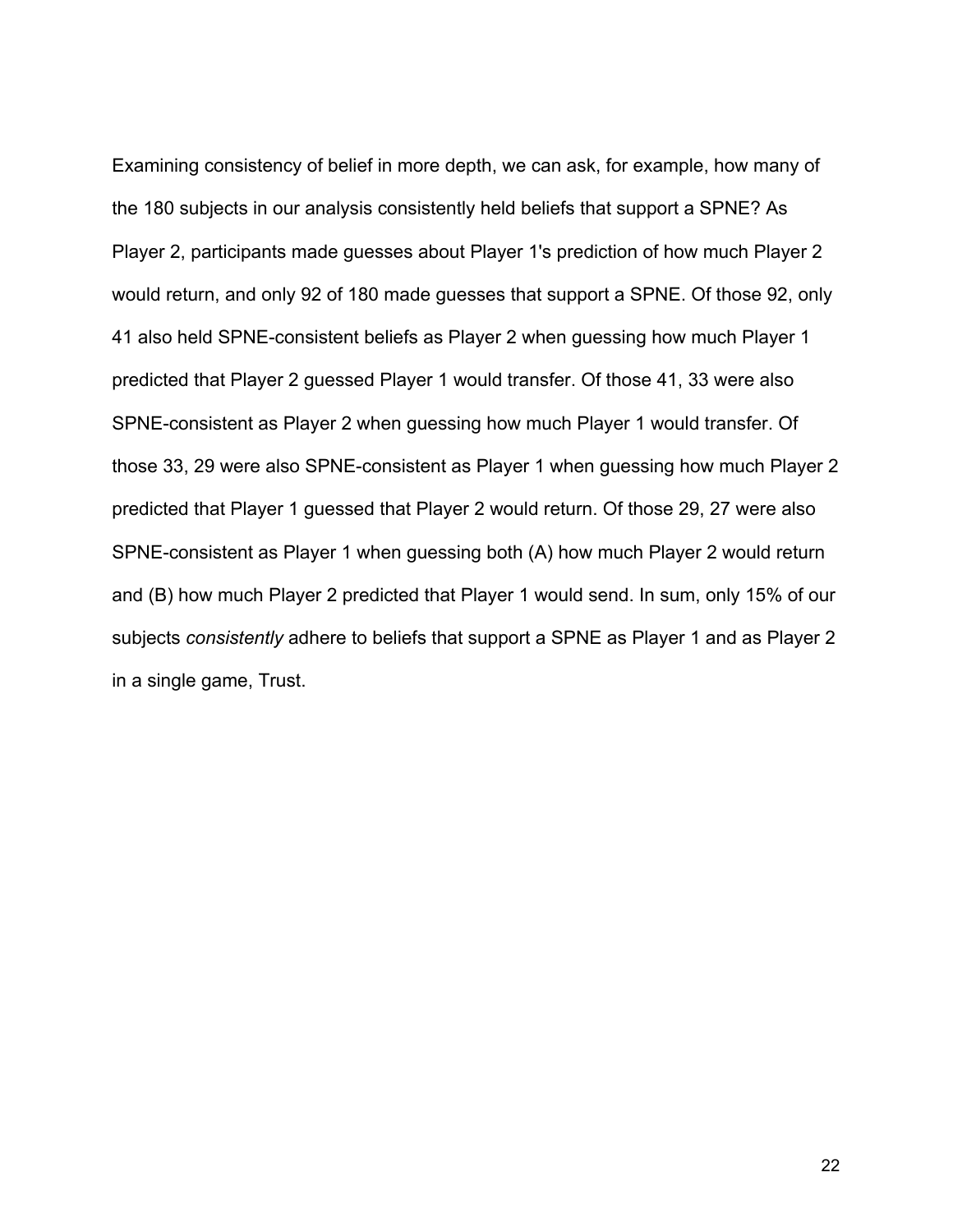# **References**

- Andreoni, J. and Blanchard, E. (2006) Testing subgame perfection apart from fairness in ultimatum games. *Experimental Economics*. (2006) 9:307-321.
- Andreoni, J. and J.H. Miller. (2002) Giving According to GARP: An Experimental Test of the Consistency of Preferences for Altruism. *Econometrica*, v. 70, no.2, March, 737-753.
- Andreoni, J. and J. Rao. (2010). The Power of Asking: How Communication Affects Selfishness, Empathy and Altruism." *Journal of Public Economics.*
- Ardalan, K. (1997) Game Theory, Information Economics, Rational Expectation and Efficient Market Hypothesis: Overviews and Exposition of Interconnections. *International J. of Business*, Vol. 1 No. 2.
- Aumann, R. (1981). "Survey of Repeated Games," in *Essays in Game Theory and Mathematical Economics in Honor of Oskar Morgenstern*, Vol 4 of *Gesellschaft, Recht, Wirtschaft, Wissenschaftsverlag*, edited by V. Bohm, Bibliographisches Institut, Mannheim, pp. 11-42.
- Aumann, R. 1987. "Game Theory." *New Palgrave Dictionary of Economics*, vol. 2. New York: Macmillan, 473.
- Axelrod, R. and Hamilton, W. D. (1981). The evolution of cooperation. *Science,* v. 211, 1390-1396.
- Batson, C. D. (1991). *The altruism question: Toward a social-psychological answer.*  Hillsdale, NJ: Erlbaum.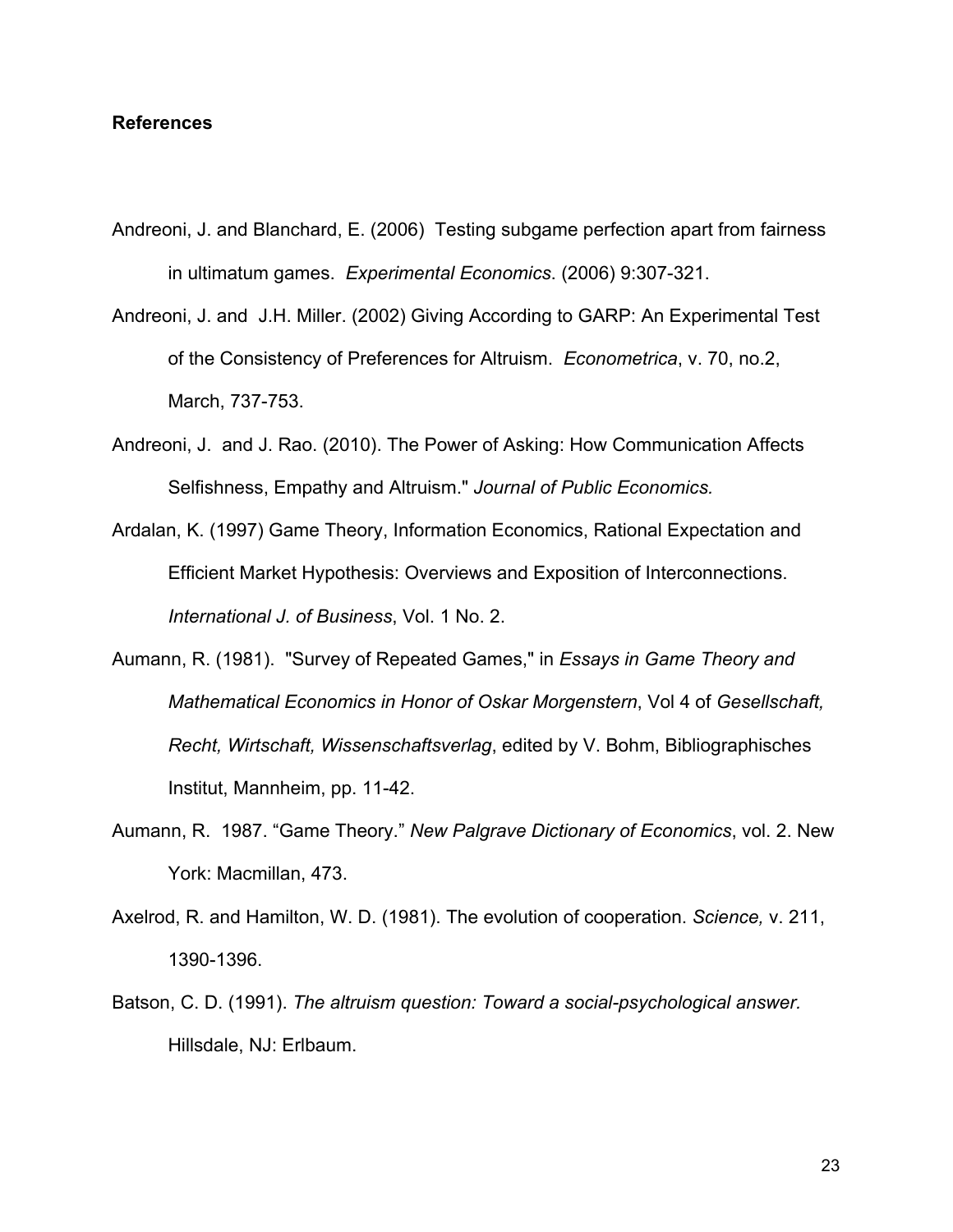Batson, C. D., Van Lange, P. A. M., Ahmad, N., and Lishner, D. A. (2007). Altruism and helping behavior. In M. A. Hogg and J. Cooper (Eds.), *Sage handbook of social psychology* (pp. 279-295). London: Sage Publications.

Bentham, J. (1789). *The Principles of Morals and Legislation*.

- Berg, J. E., Dickhaut, J., and McCabe, K. (1995). Trust, reciprocity and social history. *Games and Economic Behavior*, v. *10*, 122-142.
- Camerer, C. F. (2003). *Behavioral game theory: Experiments in strategic interaction*. Princeton, NJ: Princeton University Press.
- Camerer, C. F. and G. Loewenstein. 2004. Behavioral Economics: Past, Present, Future. In *Advances in Behavioral Economics*, C.F. Camerer, G. Loewenstein and M. Rabin (editors.) 3-51
- Cialdini, R., Brown, S., Lewis, B., Luce, C., & Neuberg, S. (1997). Reinterpreting the empathy-altruism relationship: When one into one equals oneness. *Journal of Personality and Social Psychology, 73,* 481-494.
- Chen, X., and Deng, X. (2006). Settling the complexity of 2-player Nash-equilibrium. In *Proceedings of the 47th Annual IEEE symposium on foundations of computer science* (FOCS'06; pp. 261–272). doi: 10.1109/FOCS.2006.69
- Cooper, D. J. and J. H. Kagel. In press. "Other-Regarding Preferences: A Selective Survey of Experimental Results." *Handbook of Experimental Economics, Volume 2,* edited by J. H. Kagel and A. E. Roth (editors). Princeton University Press. http://www.econ.ohio-state.edu/kagel/Other%20Regarding\_All\_2\_12\_13.pdf
- Crawford, V. and J. Sobel. 1982. Strategic Information Transmission. *Econometrica* 50: 1431-1451.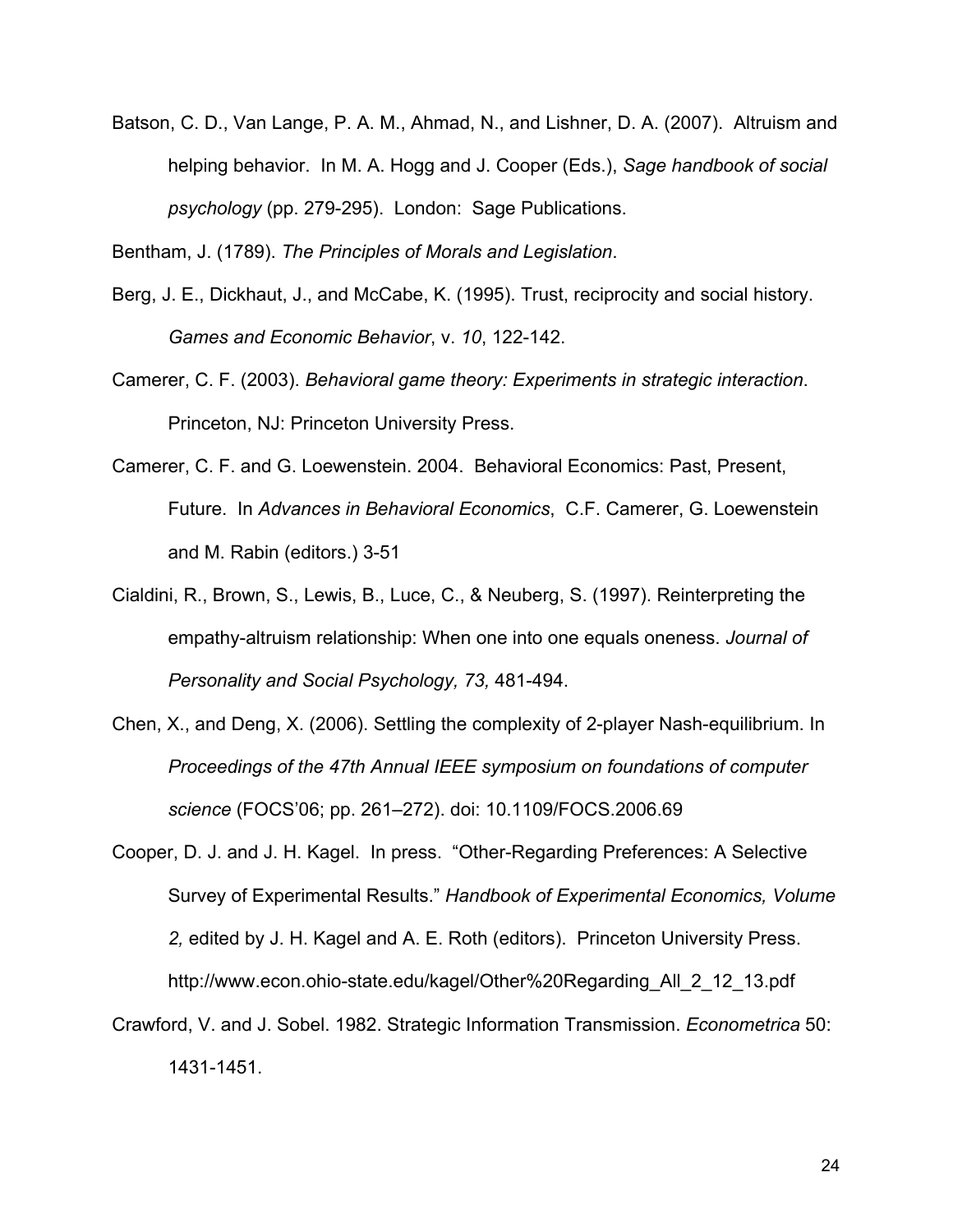- Cosmides, L., & Tooby, J. (1996). Are humans good intuitive statisticians after all? Rethinking some conclusions from the literature on judgment and uncertainty. *Cognition*, *58*, 1 1Crawford, V. and J. Sobel. 1982. Strategic Information Transmission. *Econometrica* 50: 1431-1451.
- Croson, R. (2007). Theories of commitment, altruism and reciprocity: Evidence from linear public goods games. *Economic Inquiry, v. 45*, 199-216.
- Daskalakis, C., Goldberg, P. W., & and Papadimitriou, C. H. (2005). The complexity of computing a Nash equilibrium" (TR05–115). Electronic Colloquium on Computational Complexity. Retrieved from http://eccc.hpi-web.de/ecccreports/2005/TR05-115
- Daskalakis, C., Goldberg, P. W., and Papadimitriou, C. H. (2009). The complexity of computing a Nash equilibrium. *Communications of the ACM*, *52*(2), 89–97. doi:10.1145/1461928.1461951
- Dawes, R. M., Van de Kragt, A. J., and Orbell, J. (1990). Cooperation for the benefit of us – Not me, or my conscience. In J. J. Mansbridge (Ed.), *Beyond self-interest* (pp. 97-110). Chicago: University of Chicago Press.
- Dovidio, J. F., Allen, J.,and Schroeder, D. A. (1990). The specificity of empathy-induced helping: Evidence for altruism. *Journal of Personality and Social Psychology,* v. 59*,* 249-260.
- Dunning, D. (1999). A newer look: Motivated social cognition and the schematic representation of social concepts. *Psychological Inquiry, 1 10*, 1 1-11.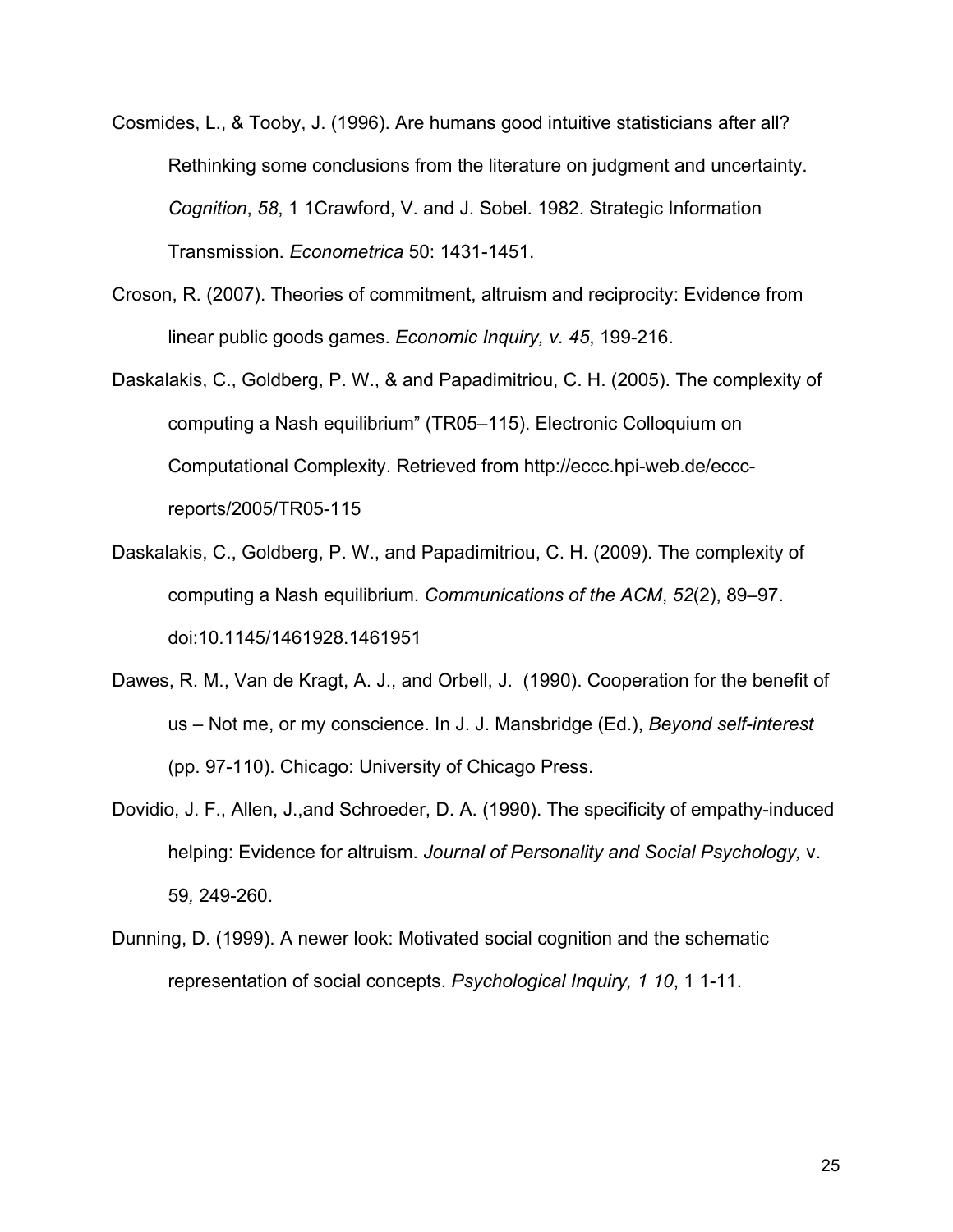- Eisenberg, N., Fabes, R. A., Guthrie, I. K., & and Reiser, M. (2000). Dispositional emotionality and regulation: Their role in predicting quality of social functioning. *Journal of Personality and Social Psychology, 78,* 136–157.
- Friedman, J. W. (1971). "A Non-cooperative Equilibrium for Supergames". *Review of Economic Studies* 38 (1): 1–12.
- Friedman, J. (1996). *The Rational Choice Controversy: Economic Models of Politics Reconsidered*.
- Fudenberg, D. and E. Maskin. (1986) The Folk Theorem in Repeated Games with Discounting or with Incomplete Information. *Econometrica*, 54, 3, 533-54.
- Gigerenzer, G. (1994). Why the distinction between single-event probabilities and frequencies is important for psychology (and vice versa). In G. Wright & P. Ayton, (Eds.), *Subjective probability* (pp. 129–161). New York, Wiley.
- Gigerenzer, G. (1998). Ecological intelligence: An adaptation for frequencies. In D. Dellarosa Cummins & C. Allen, (Eds.), *The evolution of mind*. New York: Oxford University Press.
- Gigerenzer, G., P. Todd, and the ABC Research Group (1999). Simple Heuristics that Make us Smart. Oxford University Press.
- Gigerenzer, G. and Selten, R. (2001). *Bounded Rationality: The Adaptive Toolbox*. Cambridge, Mass.: The MIT Press.
- Gigerenzer, G. and W. Gaissmaier. (2011). Heuristic Decision Making. *Annu. Rev. Psychol.* 62:451–82.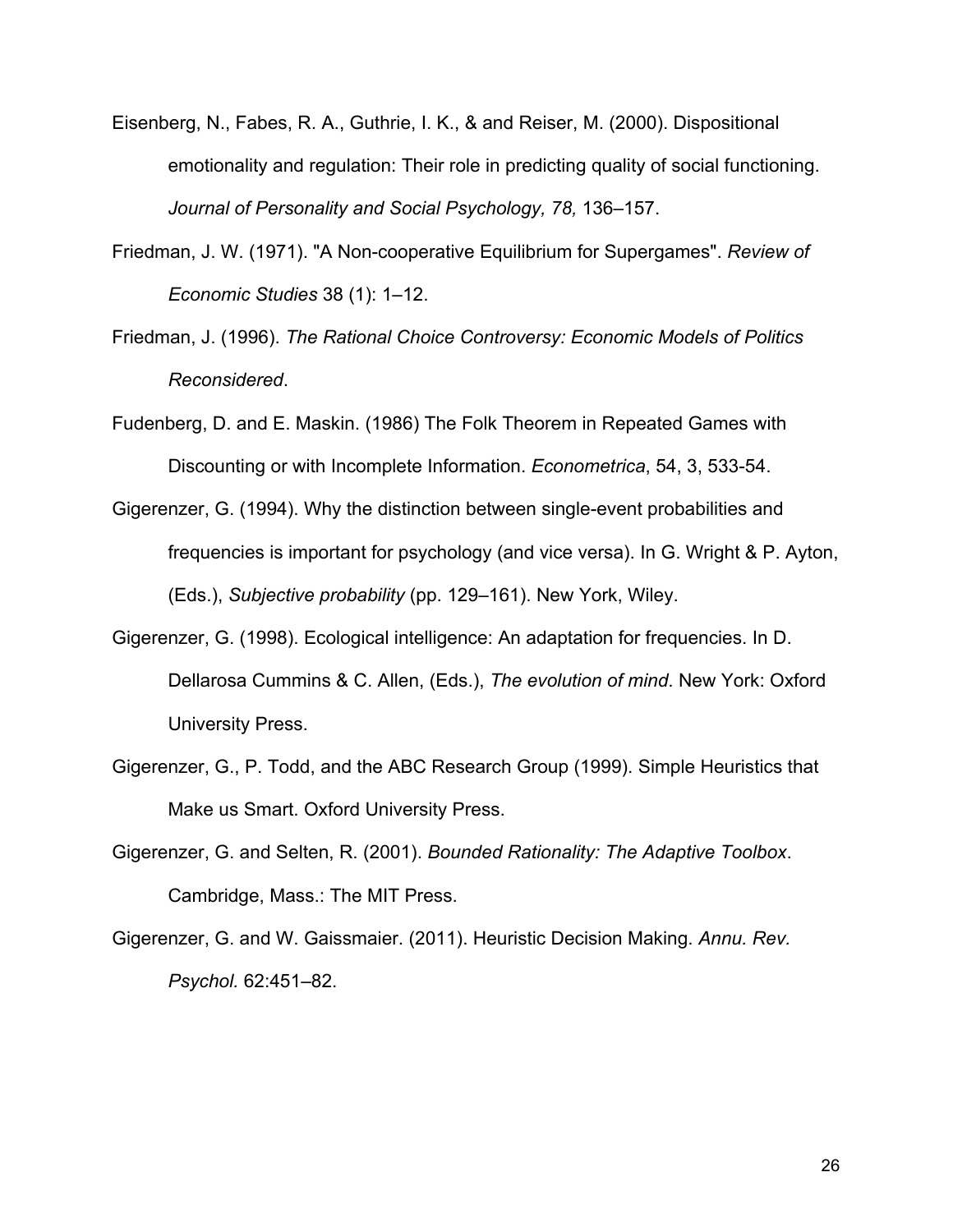Graziano, W. G., Habashi, M. M., Sheese, B. E. and Tobin, R. M. (2007).

Agreeableness, empathy, and helping: A person X situation perspective, *Journal of Personality and Social Psychology,* v. *93*, 583-599.

- Hardesty, L. (2009, November 9). What computer science can teach economics. *MIT News*. Retrieved from http://web.mit.edu/newsoffice/2009/game-theory.html
- Hoffman, E., K. McCabe, and V. Smith (2008). Reciprocity in Ultimatum and Dictator Games: An Introduction. In Plott, C. and V. Smith, *Handbook of Experimental Economics Results,* v. 1. Amsterdam: North-Holland: 411-416.
- Griffin, D. Gonzalez, R., & Varey, C. (2001). The heuristics and biases approach to judgment under uncertainty. A. Tesser and N. Schwarz (Eds), *Handbook of Social Psychology: Intraindividual Processes* (pp. 207-235), Blackwell: Oxford, UK.
- Hobbes, T. (1651). *Leviathan*. Oxford: Oxford University Press.
- Jones, S. K., Jones, K. T., & Frisch, D. (1995). Biases of probability assessment: A comparison of frequency and single-case judgments. *Organizational Behavior and Human Decision Processes*, *61*, 1 Kahneman, D. (2011). *Thinking, Fast and Slow*. New York: Macmillan.
- Kahneman, D. (2011). *Thinking, Fast and Slow*. New York: Macmillan.
- Kahneman, D., J. L. Knetsch and R. Thaler. 1991. Anomalies: The endowment effect, loss aversion, and status quo bias. *Journal of Economic Perspectives, v.* 5 193- 206.
- Kahneman, D. and A. Tversky. (1979). Prospect Theory: An analysis of decision making under risk. *Econometrica,* 47 *2*63-291.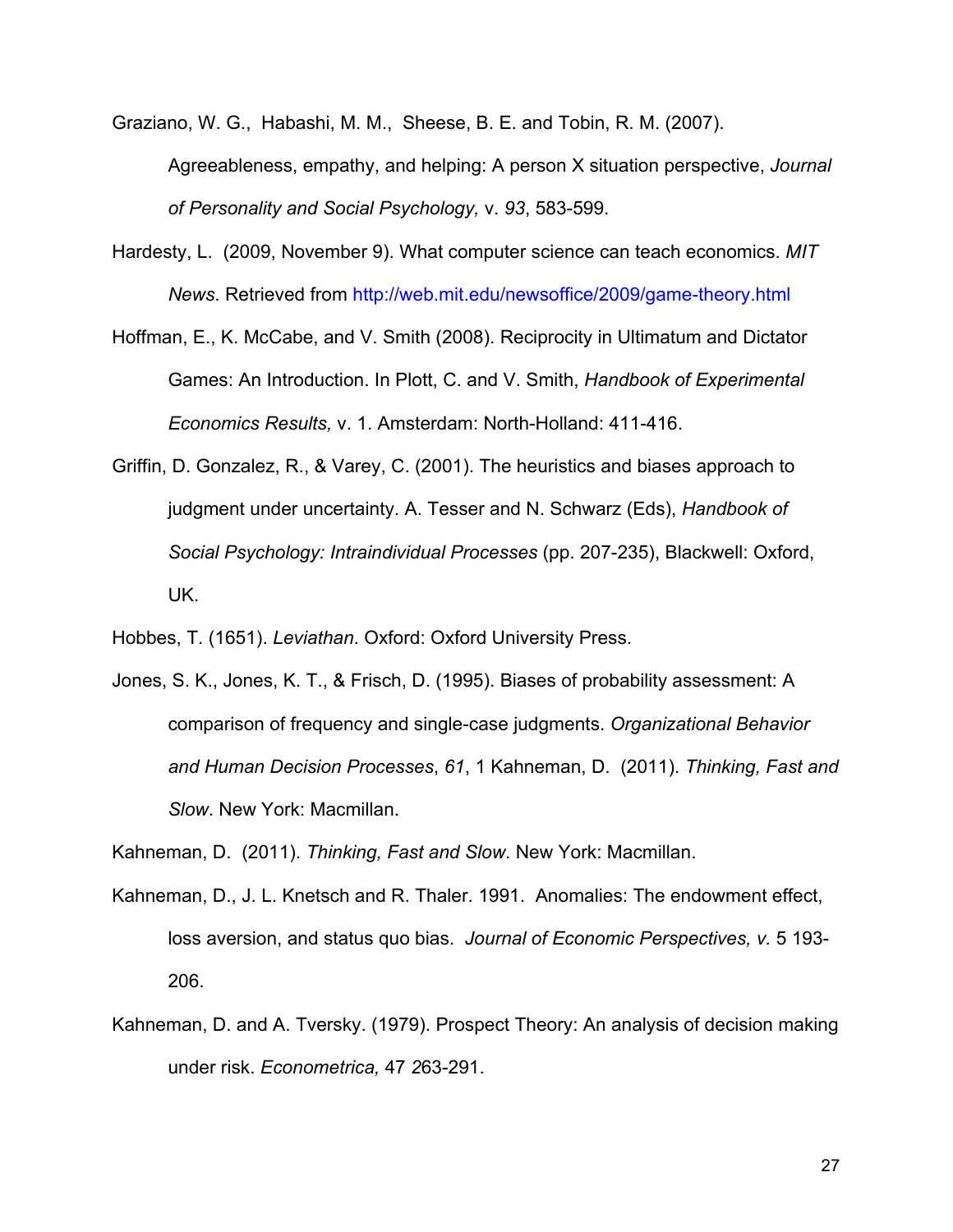- Kuhlman, D. M., and Wimberley, D. L. (1976). Expectations of choice behavior held by cooperators, competitors, andand individualists across four classes of experimental game. *Journal of Personality and Social Psychology, v. 34*, 69-81.
- Kramer, R. M., McClintock, C. G., and Messick, D. M. 1986. Social values and cooperative response to a simulated resource conservation crisis. *Journal of Personality, v. 54,* 576-592.
- Latané, B., and Darley, J. M. (1970). *The unresponsive bystander: Why doesn't he help?* New York: Appleton-Century-Crofts.
- Lopes, L. L. (1991). The rhetoric of irrationality. *Theory & Psychology, 1,* 65–82.
- Lucas, G., McCubbins, M. & Turner, M. 2013. "Can We Build Behavioral Game Theory?" Available at SSRN: http://ssrn.com/abstract=2278029 or http://dx.doi.org/10.2139/ssrn.2278029
- Luce, D. & Raiffa, H. (1957) *Games and Decisions.* NY: Wiley.
- Lupia, A., A. S. Levine, and N. Zharinova. 2010. "Should Political Scientists Use the Self Confirming Equilibrium Concept? Benefits, Costs and an Application to the Jury Theorem." *Political Analysis* 18:103-123.
- Maschler, M., Solan, E., & Zamir, S. 2013. *Game Theory*. Cambridge University Press.
- May, K. O. (1954). Intransitivity, utility and the aggregation of preference patterns. *Econometrica, v.* 2, 1-13.
- McAdams, R. (2009) Beyond the Prisoner's Dilemma: Coordination, Game Theory and the Law. January, 82 S. *Cal. L. Rev*. 209
- McCubbins, Mathew D., Mark Turner, and Nicholas Weller. 2012. "The Theory of Minds Within the Theory of Games." In Arabnia, H. R., de la Fuente, D.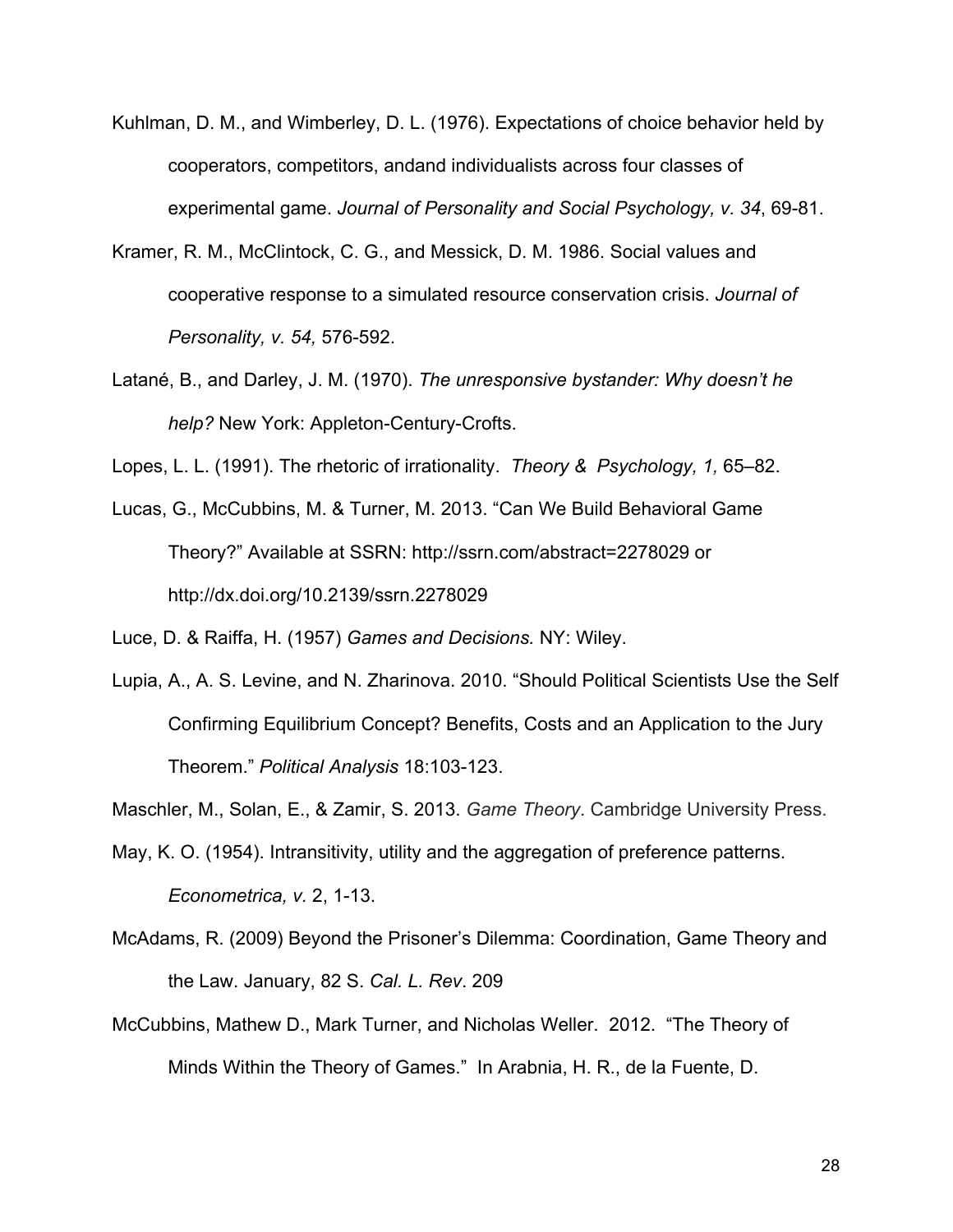Kozerenko, E. G., LaMonica, P. M., Liuzzi, R. A., Olivas, Jose A., Solo, A. M. G., and Waskiewica, T., editors, *Proceedings of the 2012 International Conference on Artificial Intelligence,* Vol. I. CSREA Press, pp. 515-521.

- McCubbins, Mathew D., Mark Turner, and Nicholas Weller. 2013. "Testing the Foundations of Quantal Response Equilibrium." In Greenberg, A. M., Kennedy, W. G., Bos, N. D. (Eds.), *Social Computing, Behavioral-Cultural Modeling and Prediction. Lecture Notes in Computer Science*, Volume 7812. Berlin: Springer. Pages 144-153.
- McKelvey, R. and Palfrey, T. 1995. Quantial Response Equilibria for Normal Form Games," *Games and Economic Behavior*. 10, 6-38
- McKenzie, C. R. M., & and Mikkelsen, L. A. (2007). A Bayesian view of covariation assessment. *Cognitive Psychology*, v. *54*, 33-61
- Meehl, P. E. (1954). *Clinical versus statistical prediction*. Minneapolis: University of Minnesota Press.
- Mill, J. S. (1862). The Contest in America. *Harper's New Monthly Magazine, 24(143),*  683-684.
- Milinski, M., Semmann, D. and Krambeck, H.-J. (2002). Reputation helps solve the tragedy of the commons. *Nature, v. 415,* 424-426.
- North, D. (2005). *Understanding the Process of Economic Change*. Princeton: Princeton University Press.
- Ordeshook, P. (1986). *Game Theory and Political Theory: An Introduction*. Cambridge University Press.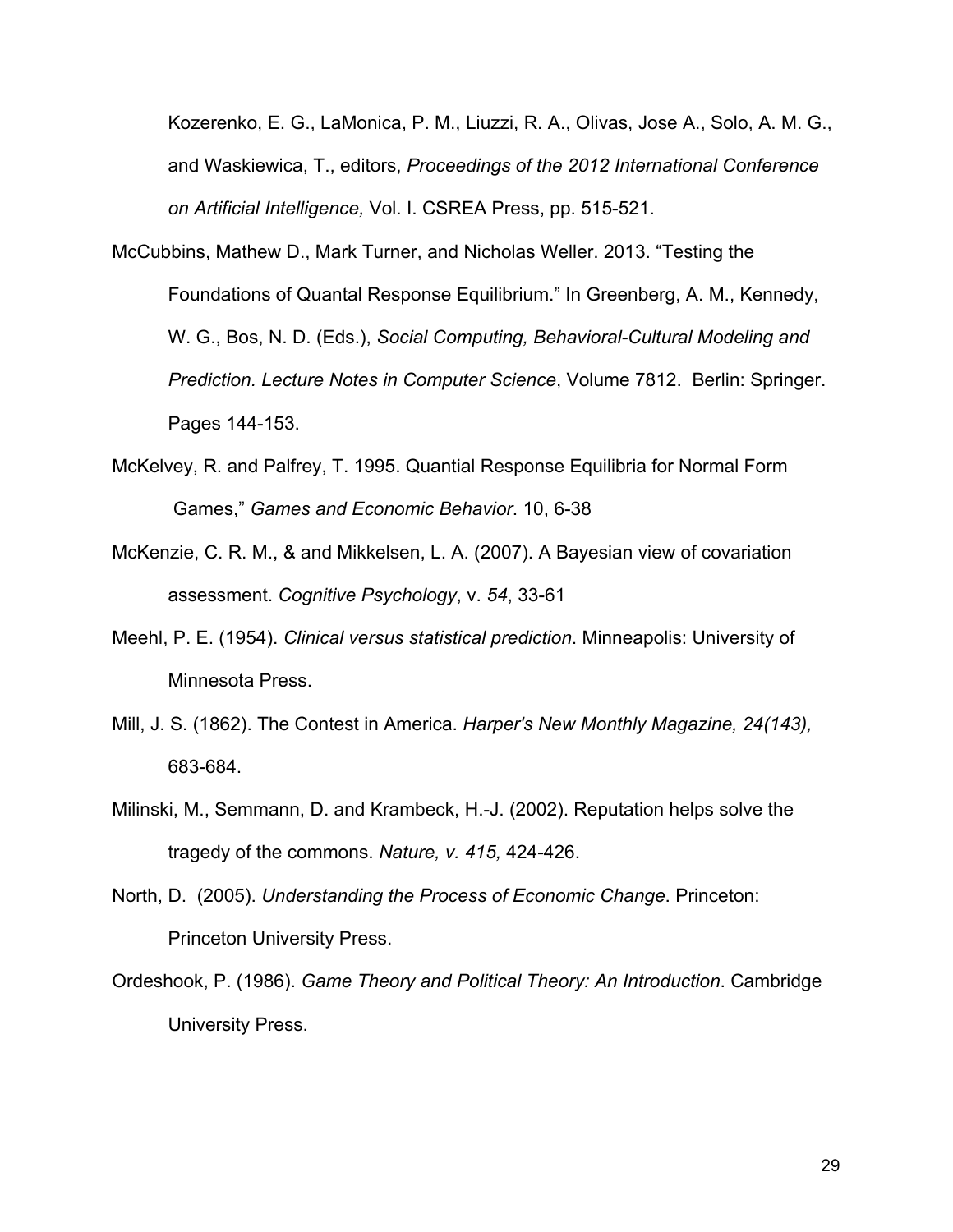- Penner, L. A., Dovidio, J. F., Piliavin, J. A., and Schroeder, D. A. (2005). Prosocial behavior: Multilevel perspectives. *Annual Review of Psychology, v. 56,* 365-392.
- Penner, L. A., Fritzsche, B. A., Craiger, J. P., and Freifeld, T. R. (1995). Measuring the prosocial personality. In J. Butcher and C.D. Spielberger, Editors, *Advances in personality assessment* (Vol. 10**,** pp. 147–164). Erlbaum: Hillsdale, NJ.
- Plott, C. and V. Smith. (2008). *Handbook of Experimental Economics Results*. Amsterdam, North-Holland.
- Plott, C. and K. Roust. (2005). The Design and Testing of Information Aggregation Mechanisms: a Two-Stage Parimutuel IAM. Social Science Working Paper # 1245. Pasadena, California Institute of Technology. http://www.hss.caltech.edu/SSPapers/sswp1245.pdf
- Rapoport, A. and A. M. Chammah. (1965). *Prisoner's Dilemma.* Ann Arbor: University of Michigan Press.
- Rasmusen, E. (1992). Folk theorems for the observable implications of repeated games. *Theory and Decision* 32 (2):147-164
- Rogers, Brian W., Palfrey, Thomas R. & Camerer, Colin F. 2009. "Heterogeneous quantal response equilibrium and cognitie hierarchies. *Journal of Economic Theory.*Volume 144, issue 4*.* Pages 1440-1467.

Samuleson, P. (1947). *Foundations of Economic Analysis*. Harvard University Press.

Schwarz, N. (1994). Judgment in a social context: Biases, shortcomings and the logic of conversation. *Advances in Experimental Social Psychology*, 26, 123-162.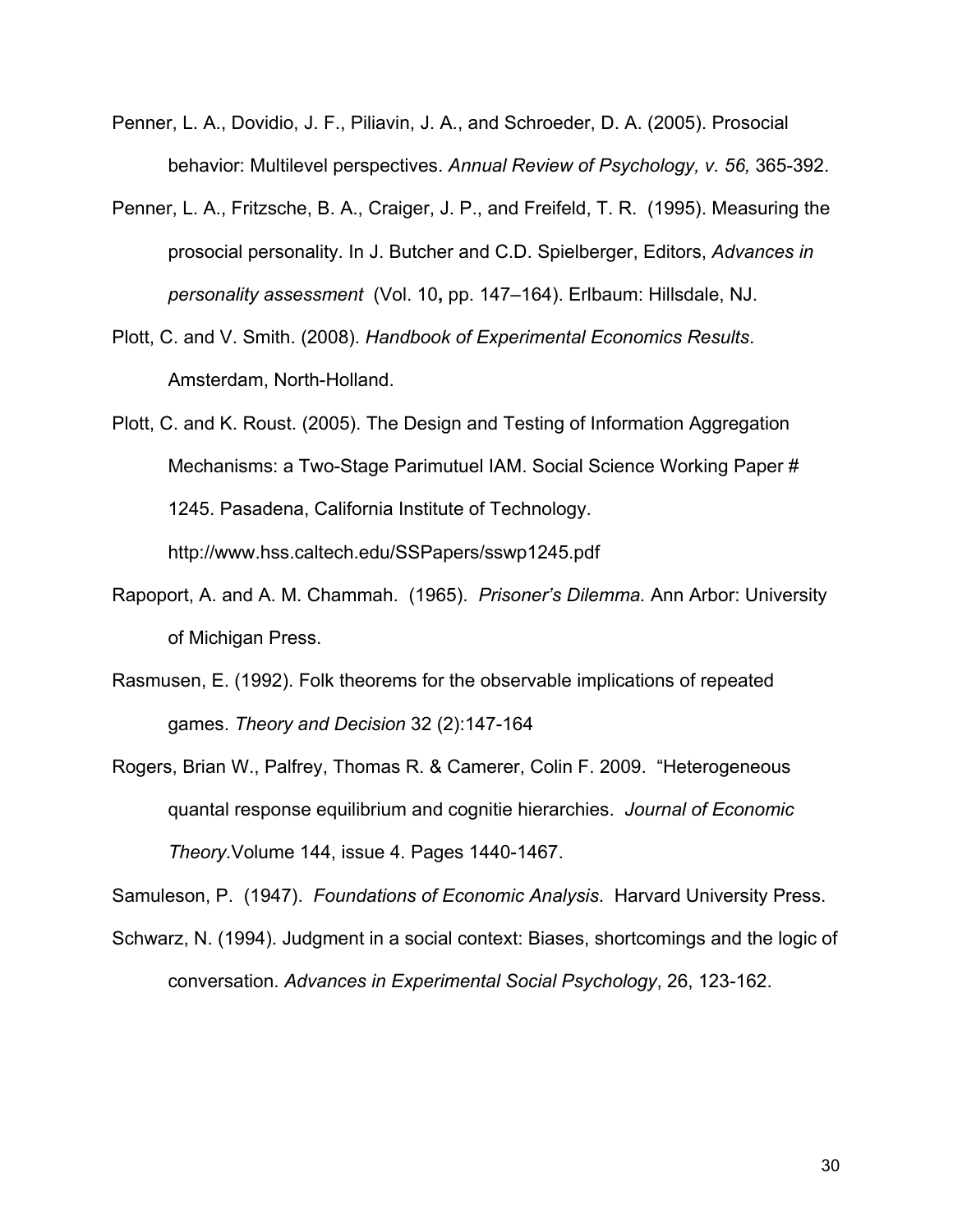Schwarz, N., Strack, F., Hilton, D., & Naderer, G. (1991). Base rates, representativenessand the logic of conversation: The contextual relevance of "irrelevant" information. *Social Cognition*, *9*, 67–84.

Sedikides, C., Gaertner, L., & Toguchi, Y. (2003). Pancultural self-enhancement. *Journal of Personality and Social Psychology, 84*, 60-70.

Simon, H. (1957). *Models of man: Social and rational*. New York: Wiley.

- Smith, K. D., Keating, J. P., and Stotland, E. (1989). Altruism Reconsidered: The Effect of Denying Feedback on a Victim's Status to Empathic Witnesses. *Journal of Personality and Social Psychology,v. 57,* 641-50.
- Smith, V. (2000). "Rational Choice: The Contrast Between Economics and Psychology" in *Bargaining and Market Behavior: Essays in Experimental Economics* (pp. 7-24). NY: Cambridge University Press.
- Tesser, A. (2000). On the confluence of self-esteem maintenance mechanisms. *Personality and Social Psychology Review, 4*, 2 Thaler, R. and C.Sunstein. (2008). *Nudge: Improving Decisions about Health, Wealth and Happiness.* Revised edition. Yale University Press.
- Thaler, R. and Sunstein, C. (2008). *Nudge: Improving Decisions about Health, Wealth and Happiness.* Revised edition. Yale University Press.
- Turner, M. 2001. "Choice," chapter 3 of *Cognitive Dimensions of Social Science.* New York: Oxford University Press.
- Van Lange, P. A. M., Otten, W., De Bruin, E. M. N., and Joireman, J. A. (1997). Development of prosocial, individualistic and competitive orientations: Theory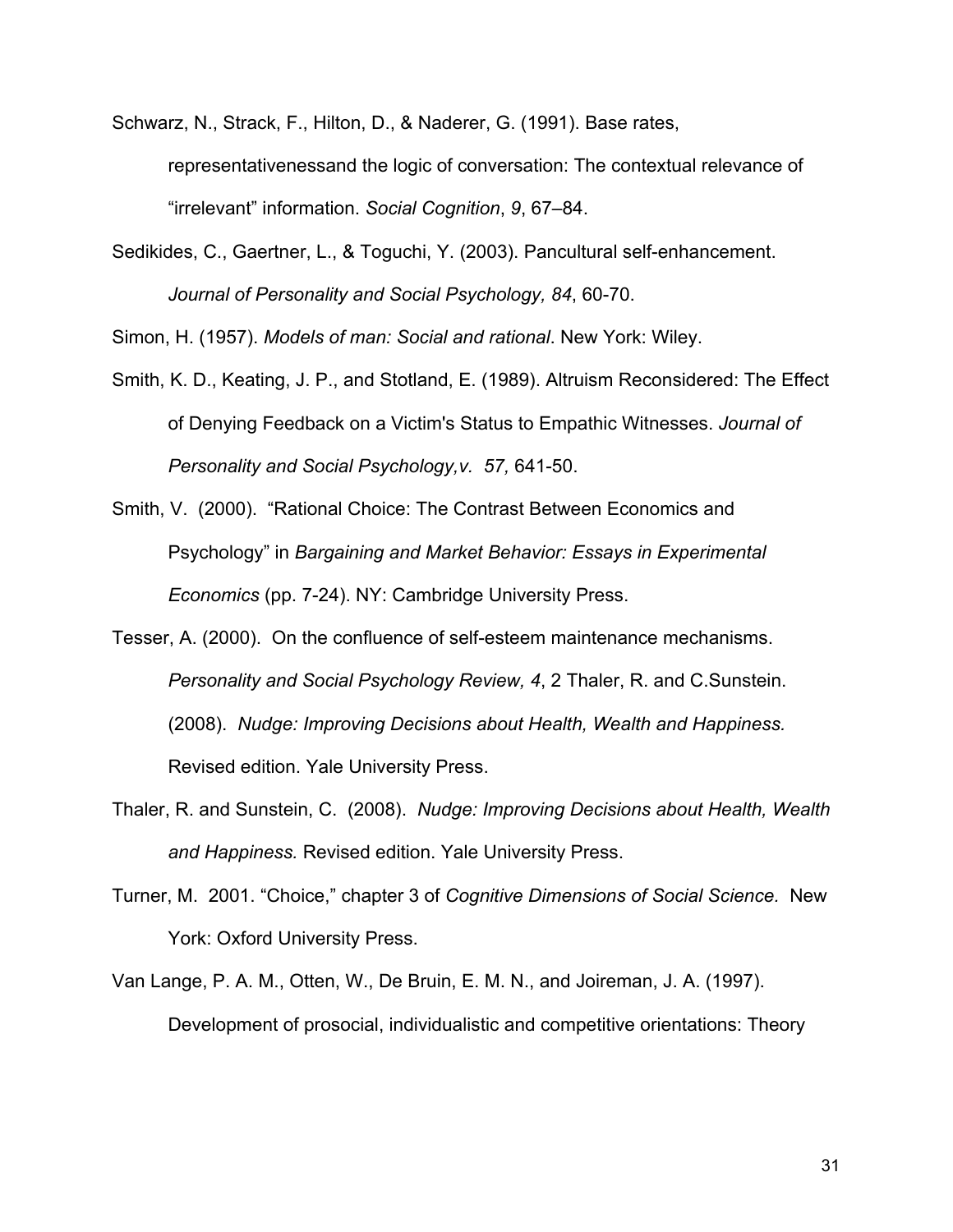and preliminary evidence. *Journal of Personality and Social Psychology, v. 73,* 733-746.

- Von Neumann, J. & Morgenstern, O. (1944) *Theory of Games and Economic Behavior.* Wiley, NY.
- Weber, M., Kopelman, S., and Messick, D. M. (2004). A conceptual review of social dilemmas: Applying a logic of appropriateness. *Personality and Social Psychology Review,* v. *8*, 281–307.
- Wolfers, J., & Zitzewitz, E. (2004). Prediction markets. *Journal of Economic Perspectives.*
- Zak, P. (2012). *The Moral Molecule: The Source of Love and Prosperity.The Critical Role of Values in the Economy.* Dutton.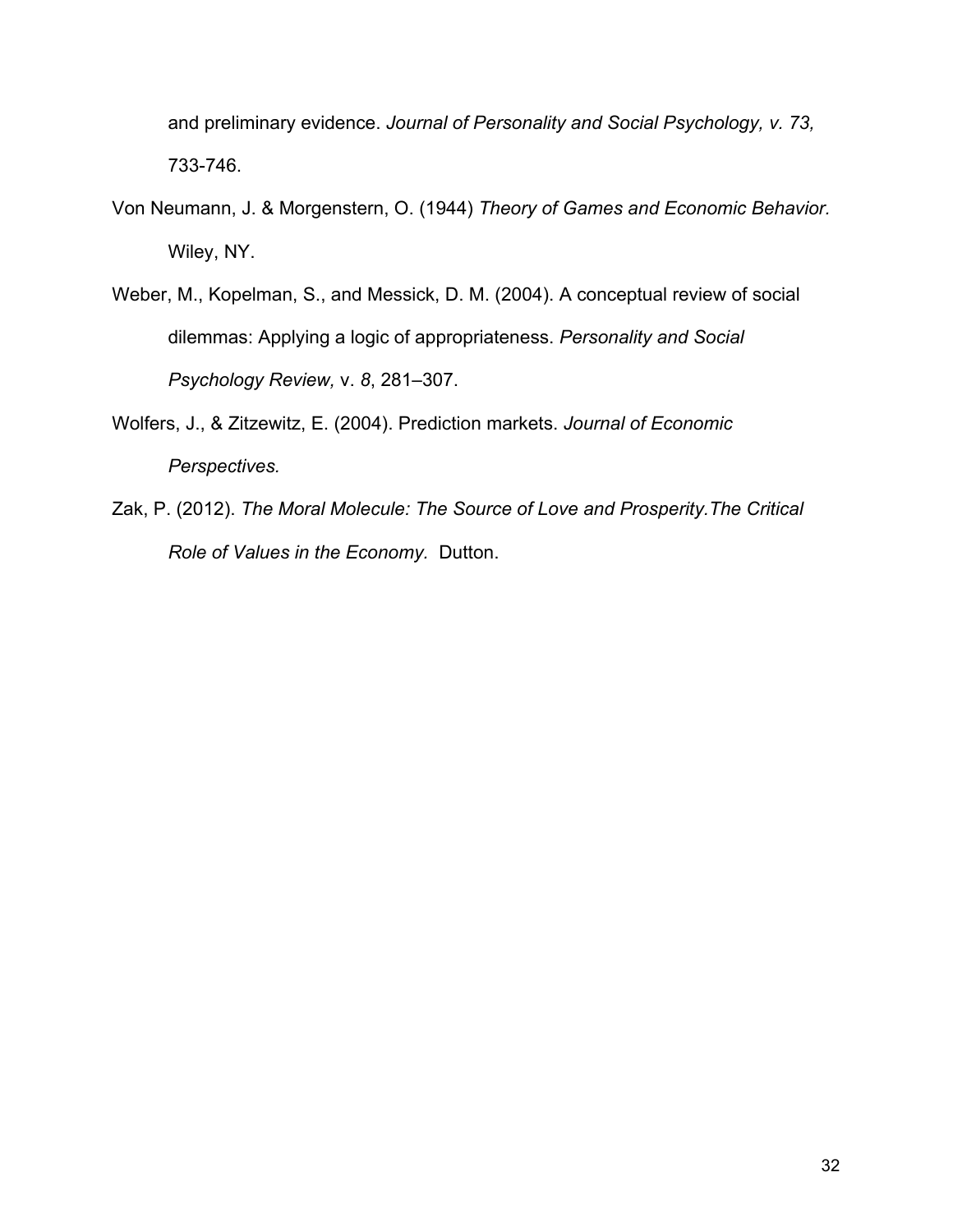$1$  Smith here quotes a reprint of an original article by Arrow: Arrow, Kenneth J. 1986. "Rationality of Self and Others in an Economic System." *The Journal of Business*, Vol. 59, No. 4, Part 2: The Behavioral Foundations of Economic Theory. pp. S385-S399.

 $2$  PPAD stands for "Polynomial Parity Argument on Directed Graphs." It is a complexity class regarded as exceptionally difficult. In computational complexity theory, a problem X is called "hard" for a complexity class C if any problem in C can be reduced to X, which implies that no problem in C is harder than X, since a solution to X provides a solution to any problem in C. If X is both hard for C and in C, then X is called "Ccomplete." A problem that is C-complete is the hardest problem, computationally, in C, or rather, there is no harder problem in C. A PPAD-complete problem is in principle "so hard to calculate that all the computers in the world couldn't find it in the lifetime of the universe" (Hardesty 2009). Accordingly, it is difficult to imagine that human beings playing a game would seek solutions by trying to perform such a computation. "By showing that some common game-theoretical problems are so hard that they'd take the lifetime of the universe to solve, Daskalakis is suggesting that they can't accurately represent what happens in the real world" (Hardesty 2009).

 $3$  Except for on time show up fees that were paid to all subjects and except for payments for the first quiz relating to general experimental instructions.